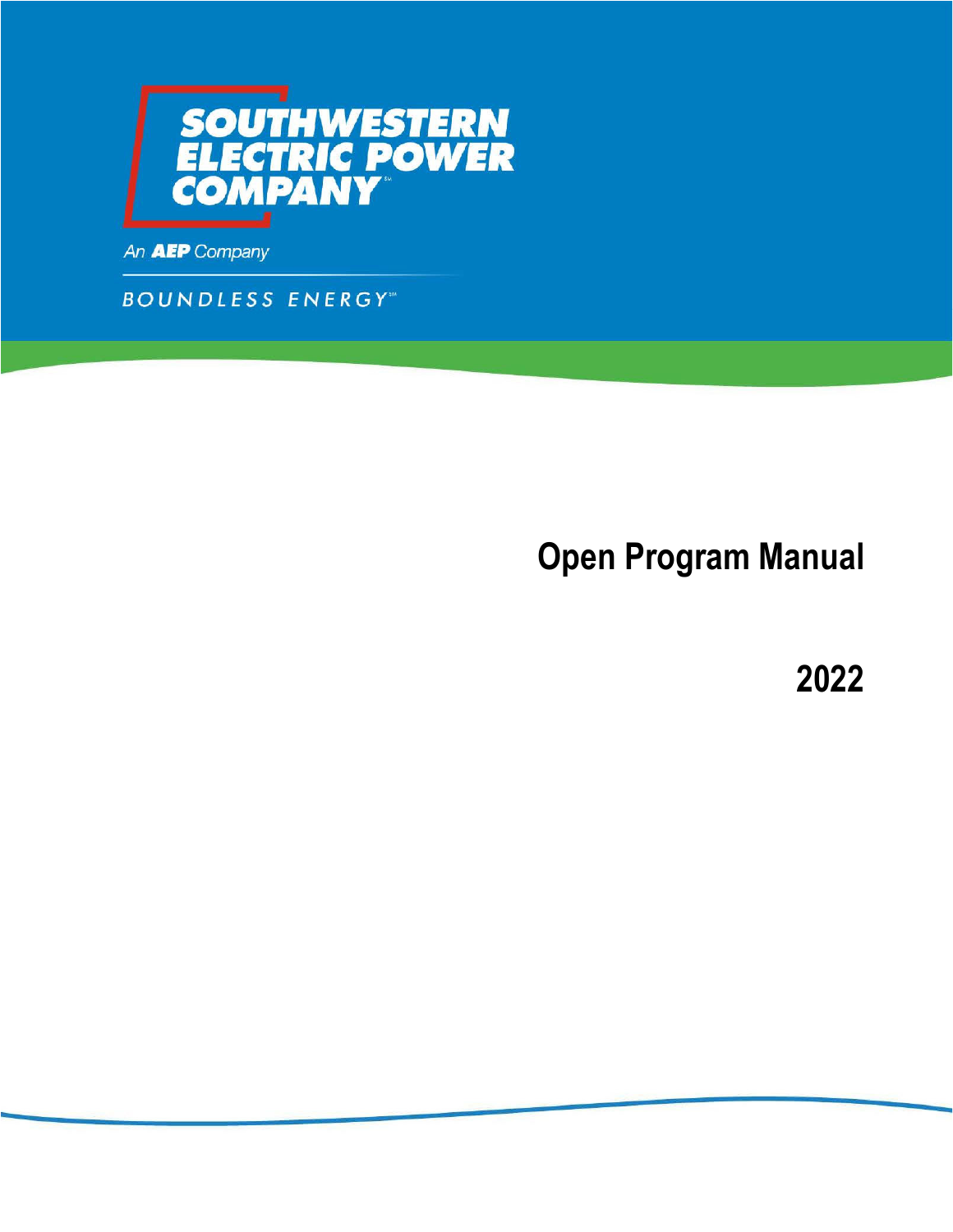

# **TABLE OF CONTENTS**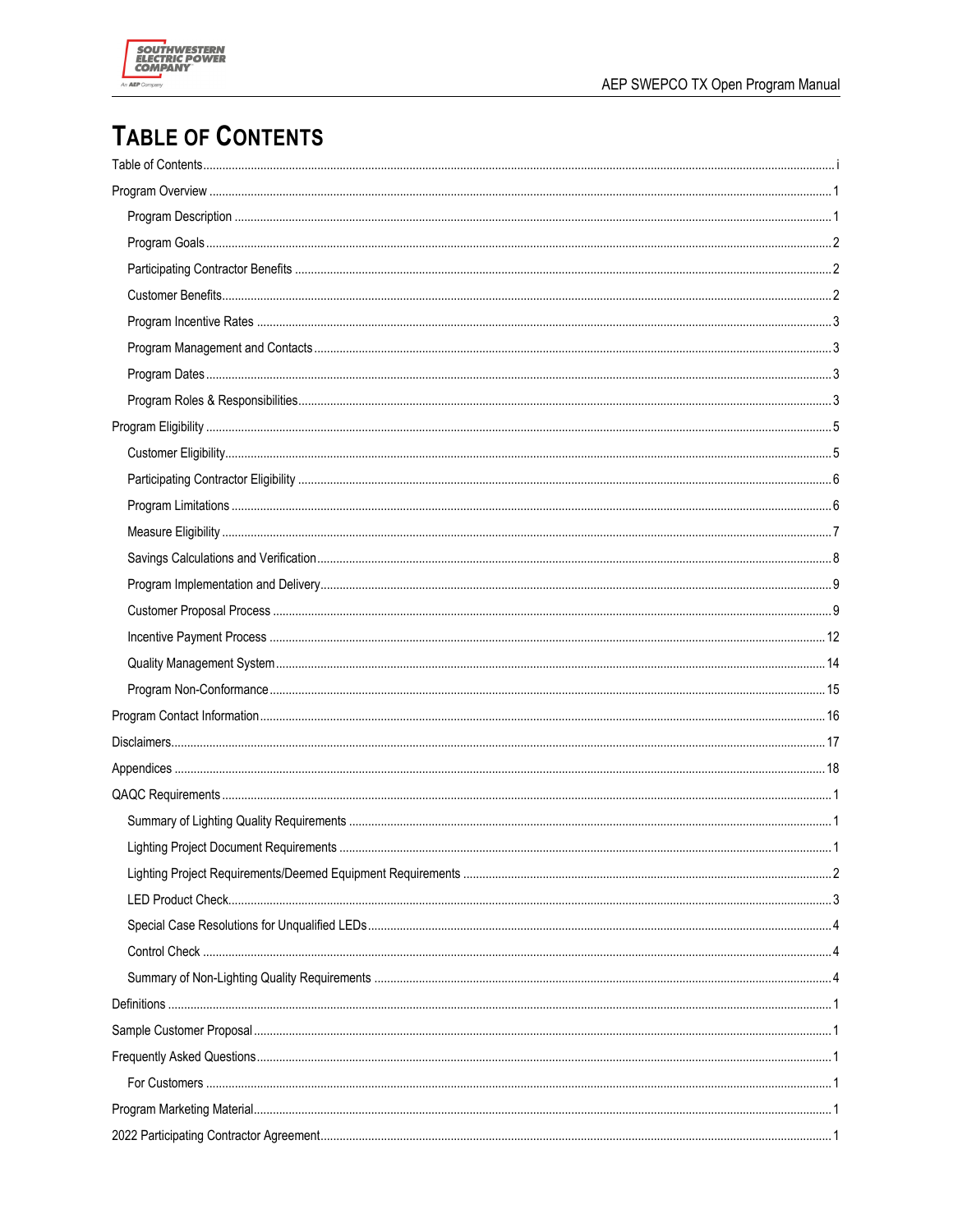

# **PROGRAM OVERVIEW**

# **PROGRAM DESCRIPTION**

Open is a market transformation program designed to offer contractor and customer education on energy efficiency technologies. The program aims to equip participating contractors with the tools they need to succeed in generating revenue from projects in the small business market, and offer generous incentive rates needed to encourage small businesses, as defined on Page 5, to install energy efficient products such as high efficiency lighting and refrigeration measures. The program overcomes market barriers by providing substantial incentives to help pay for energy efficiency upgrades. In addition, Open connects customers with participating contractors that are qualified to provide design and installation services for energy efficient technologies and give customers any additional technical support to make them comfortable with the implementation of efficiency measures in their facilities. AEP SWEPCO TX has selected CLEAResult (Implementer) to serve as the program implementer for Open.

The program is designed in a contractor direct install model that enables market transformation to occur at the contractor and customer level. Trained contractors are provided with a Mobile Field Tool Application (Field Tool) that empowers them to engage with customers and streamline program participation.

To participate in the program, eligible contractors must use the Field Tool to submit projects for eligible lighting, refrigeration and direct install measures. No Customer Proposals for energy efficiency measures will be accepted that were not generated by the Field Tool. All additional measures in the Measure Eligibility section will be reviewed and if qualified accepted through coordination of the Implementer and Participating Contractor. The Field Tool will enable participating contractors to:

- Perform facility surveys for eligible lighting, refrigeration and direct install measures
- Generate Customer Proposals
- Obtain electronic customer signatures
- Submit Customer Proposals to reserve program funds (pending customer and program approval)
- Track project and incentive status

The program focuses on educating and training participating contractors to provide customer support and will provide direct customer assistance as needed.

The program is designed uniquely for the small business market. This is a program intended to introduce energy efficiency to AEP SWEPCO TX small business customers while providing substantial economic benefits to them. This program uses an expedited, simple solution appropriate for engaging contractors and nonresidential customers in energy efficiency projects. The program targets cost-effective equipment retrofits that replace inefficient technologies with high efficiency relatively low-cost technologies, allowing the program to reduce the project costs enough to engage small businesses in energy efficiency project installation.

The program provides incentives using a performance based approach described in the section on Program Incentive Rates. Streamlined incentive application and verification and quality control processes are employed to facilitate ease of participation and minimize the time required for incentive payment. The program also equips contractors to participate in the program, so they can improve their business while being a resource to drive projects.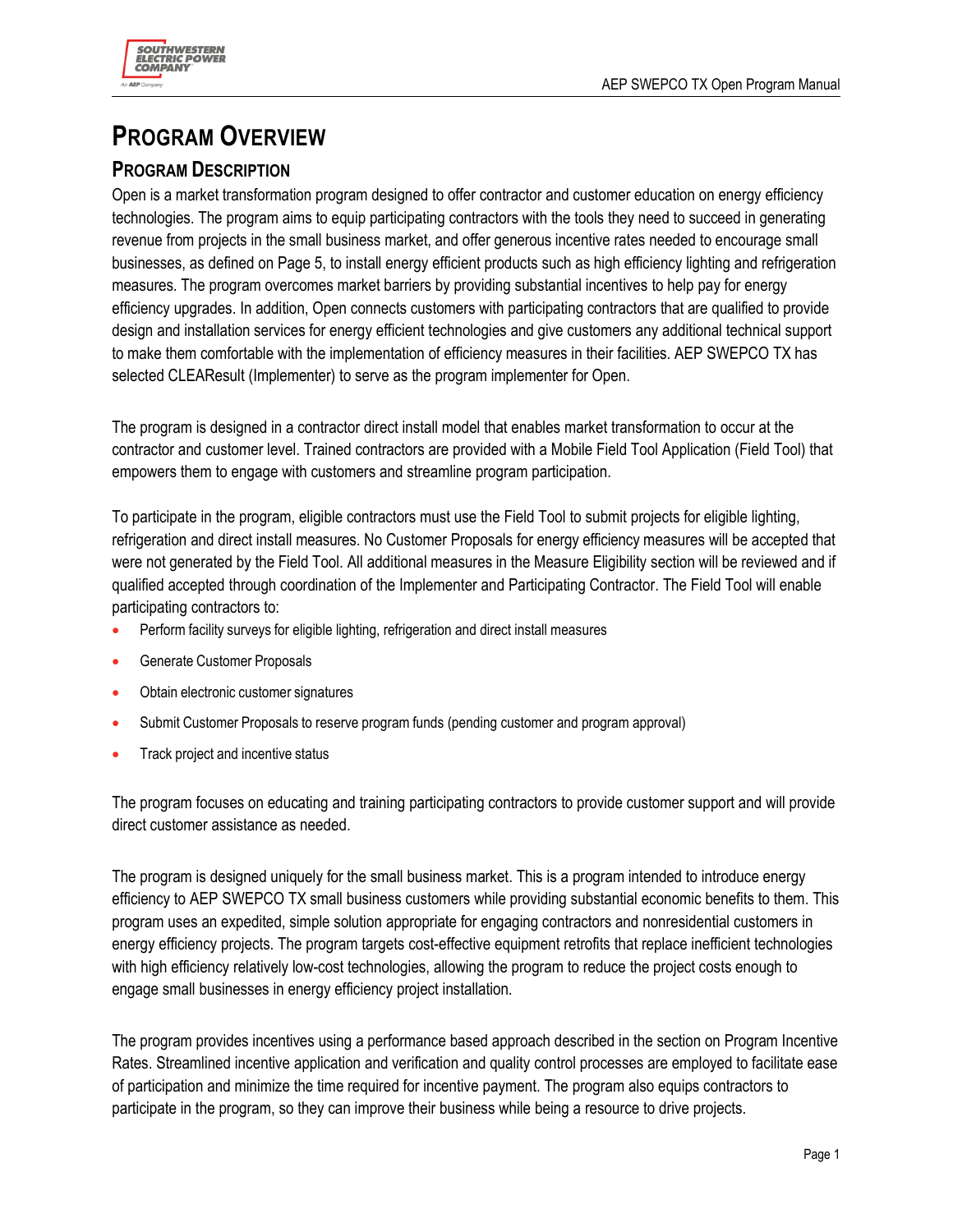# **PROGRAM GOALS**

Open is a market transformation program devised to achieve peak demand and energy savings by providing qualified contractors the direct support, tools, and training necessary to drive energy efficiency among small businesses within the AEP SWEPCO TX service territory.

| <b>Sector</b> | 2022 kW Goal | 2022 kWh Goal |
|---------------|--------------|---------------|
| AEP SWEPCO TX | 251          | 1,029,100     |

These goals will be met through the installation of eligible measures in the AEP SWEPCO TX service territory. See Measure Eligibility section for a list of measures that are eligible for program incentives.

# **PARTICIPATING CONTRACTOR BENEFITS**

There are many benefits for contractors participating in the program including incentive levels that offer inroads into the small business sector, incentives that are paid directly to the contractor, training opportunities and free access on the Field Tool.

The Field Tool is a valuable software tool developed for use with this program which is currently configured to collect existing and new equipment information for lighting measures, collect an electronic customer signature and submit Customer Proposals electronically, and can be used by participating contactors to track the status of their projects and incentive payments. See Participating Contractor Eligibility for more information on how participating contractors can access the Field Tool.

# **CUSTOMER BENEFITS**

The program seeks to help small business customers with high energy use by providing them with access to technical knowledge on energy assessments and financial incentives to improve the energy efficiency of their buildings. The program connects customers with participating contractors to perform lighting, refrigeration, and other energy efficiency installations. Participating contractors will work with each customer to identify their specific obstacles to adopting more energy efficient equipment or practices. Participating contractors will provide technical support to help customers identify and evaluate energy efficiency opportunities to determine which projects are viable. Participating contractors will also educate customers on energy efficient technologies and the technical criteria and non-technical considerations (aesthetics, maintenance impacts) to contemplate when selecting a product.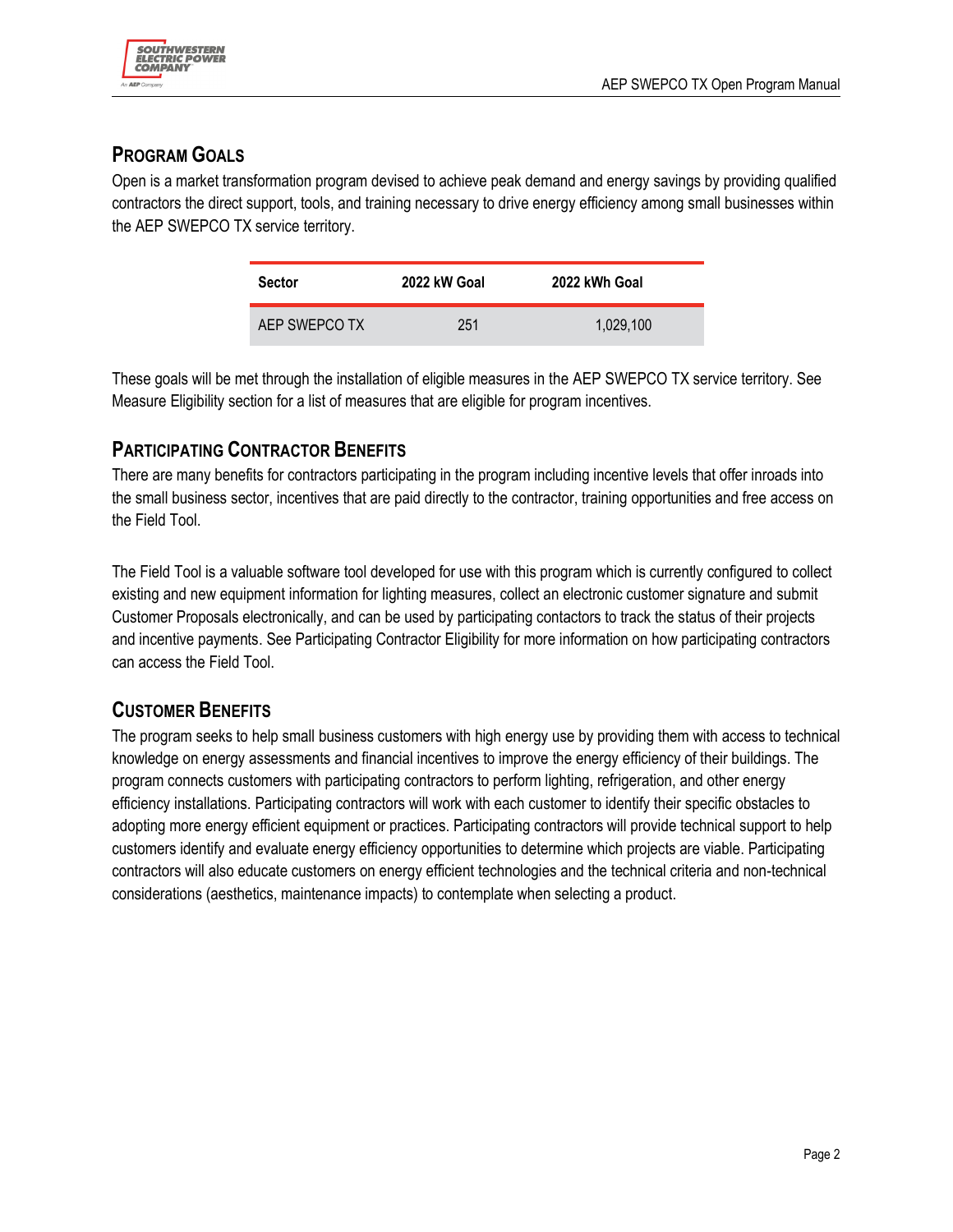

# **PROGRAM INCENTIVE RATES**

Incentives are paid to contractors based upon the estimated demand reduction resulting from qualified installations. Incentive rates and limitations vary by program.

| <b>Measure Type</b>                                                                                                                           | <b>Incentive</b>                                     | <b>Program Incentive Limitations</b>                     |
|-----------------------------------------------------------------------------------------------------------------------------------------------|------------------------------------------------------|----------------------------------------------------------|
| Lighting                                                                                                                                      |                                                      |                                                          |
| <b>LED Tube Lamps</b>                                                                                                                         | \$632/ peak kW reduced                               | Incentive cannot exceed 80% project cost<br>$\bullet$    |
| Refrigeration                                                                                                                                 |                                                      |                                                          |
| Refrigeration                                                                                                                                 | \$632/ peak kW reduced                               | Incentive cannot exceed 80% of project cost<br>$\bullet$ |
| <b>Direct Install</b>                                                                                                                         |                                                      |                                                          |
| <b>Air Infiltration</b>                                                                                                                       | Up to \$100/ weather strip<br>Up to \$50/ door sweep |                                                          |
|                                                                                                                                               |                                                      | <b>HVAC</b>                                              |
| <b>HVAC</b>                                                                                                                                   | \$632/ peak kW reduced                               | Incentive cannot exceed 80% project cost<br>$\bullet$    |
| <b>Other Measures</b>                                                                                                                         |                                                      |                                                          |
| <b>Other Measures**</b><br>$\mathbf{r}$ and $\mathbf{r}$ and $\mathbf{r}$ and $\mathbf{r}$ and $\mathbf{r}$ and $\mathbf{r}$ and $\mathbf{r}$ | Subject to approval                                  |                                                          |

*\*\* SUBJECT TO PROGRAM APPROVAL.*

### **PROGRAM MANAGEMENT AND CONTACTS**

The first contact for program information for participating contractors and customers is the Implementer:

Laura Drexel **CLEAResult** Phone: 1-855-496-3857 Email: SWEPCO.TX.SBDI@clearesult.com

# **PROGRAM DATES**

The program year runs from January 1, 2022 to December 31, 2022, or until the incentive budget is depleted.

- Program Year Start Date: January 1, 2022
- Project Completion Due Date: The program will pay the participating contractor for documented usage reduction produced from eligible energy efficiency measures that are completed no later than 60 days past the date of the signature on the Customer Proposal, or by November 30, 2022, whichever is earlier

# **PROGRAM ROLES & RESPONSIBILITIES**

### PROGRAM SPONSOR (AEP SWEPCO TX):

AEP SWEPCO TX is responsible for

- Authorizing and issuing incentive payments for completed projects
- Selection and oversight of the Implementer

#### IMPLEMENTER: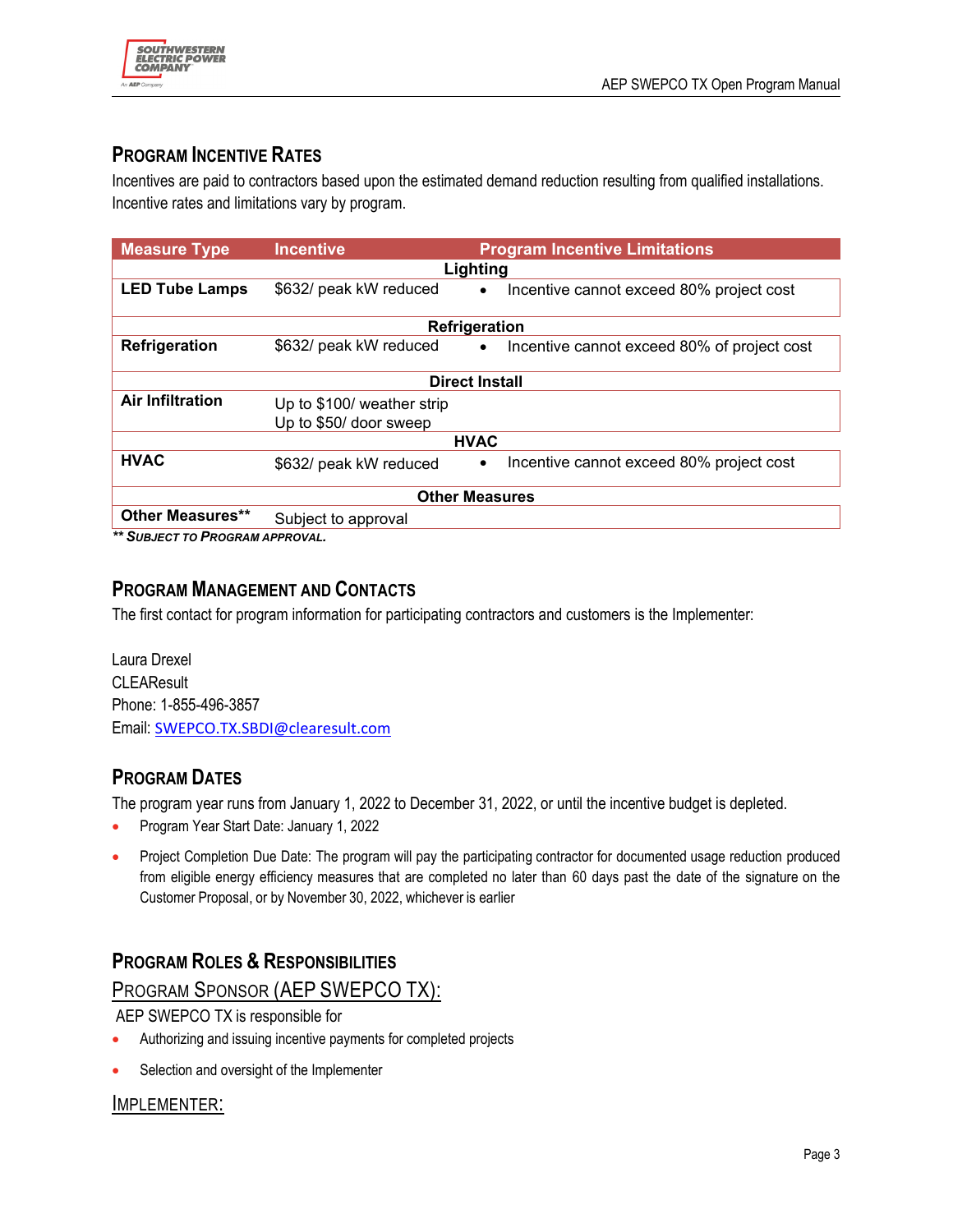

CLEAResult was selected by AEP SWEPCO TX to serve as the Implementer for Open. The Implementer is responsible for:

- Conducting and/or assigning formal on-site pre- and post-installation inspections of eligible projects to approve kW and kWh savings and incentive amounts
- Conducting outreach to potential participating contractors
- Educating customers and providing technical assistance including identification of energy efficiency projects
- Approving eligibility and enrollment for customers and contractors
- Reviewing and approving Customer Proposals
- Oversight and training of participating contractors

#### PARTICIPATING CONTRACTOR:

To participate in AEP SWEPCO TX Open, participating contractors will be asked to fulfill the following Program requirements:

- Commit to the terms of the Small Business (Open) Participating Contractor Agreement
- Conduct a comprehensive facility survey with the Proposal App, or appropriate calculator
- Conduct facility surveys to identify energy efficiency projects that are eligible for incentives
- Educate customers and provide technical assistance including identification of energy efficiency opportunities
- Provide customers with Customer Proposals using the Field Tool, or appropriate calculator
- Obtain signed Customer Proposals and submit them to the Implementer
- Schedule and conduct installations
- Perform installations at qualifying customer facilities in the AEP SWEPCO TX service territory according to the Customer Proposal within 60 days of the date on the Customer Proposal
- Install products that comply with the Product Quality Requirements included in Appendix A
- Educate customers and provide technical assistance where needed during project installation
- Ensure excellent professional customer service for the facility survey and project installation
- Notify Implementer as soon as an installation has been completed
- Submit project invoice upon completion to Implementer
- Provide Implementer with feedback on the program

#### CUSTOMER OF PARTICIPATING CONTRACTOR:

Customers will be asked to:

- Sign the Customer Proposal and commit to installation to reserve incentives
- Provide documentation, including but not limited to an ESIID, necessary to verify AEP SWEPCO TX provides electric service to their facility
- Provide access to project facilities both before and after project completion for inspection of the baseline and post- retrofit condition
- Pay any remaining project cost to the participating contractor after program incentives have been applied to the project once installation is complete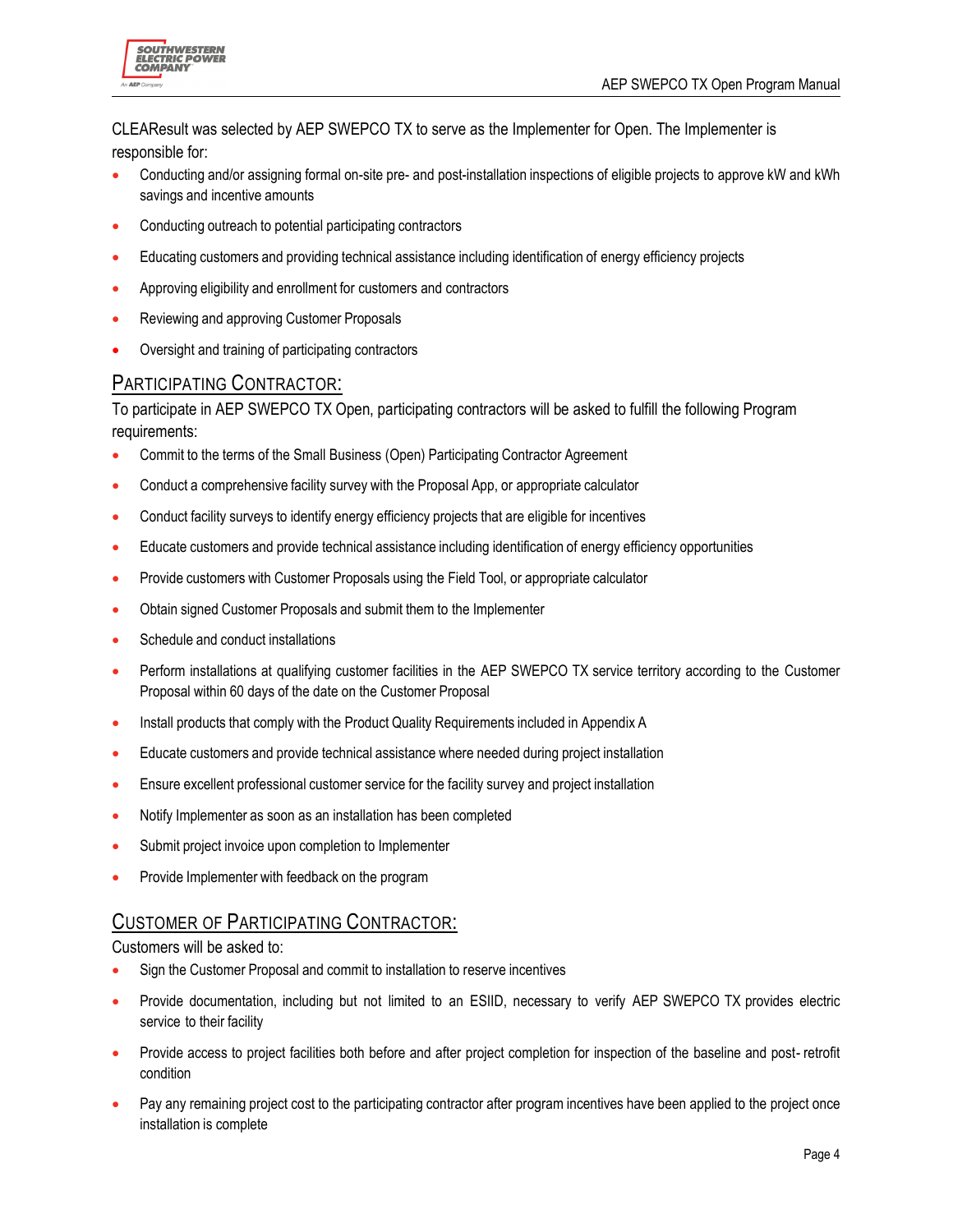

# **PROGRAM ELIGIBILITY**

# **CUSTOMER ELIGIBILITY**

The program is offered to valid AEP SWEPCO TX electric delivery customers who have a maximum peak demand usage of ≤100 kW peak demand at any one facility, or a total demand ≤250 kW at all facilities owned by the same customer within the AEP SWEPCO TX Division service territory. For the purposes of this program, a "Customer" is defined by a single Tax ID number.

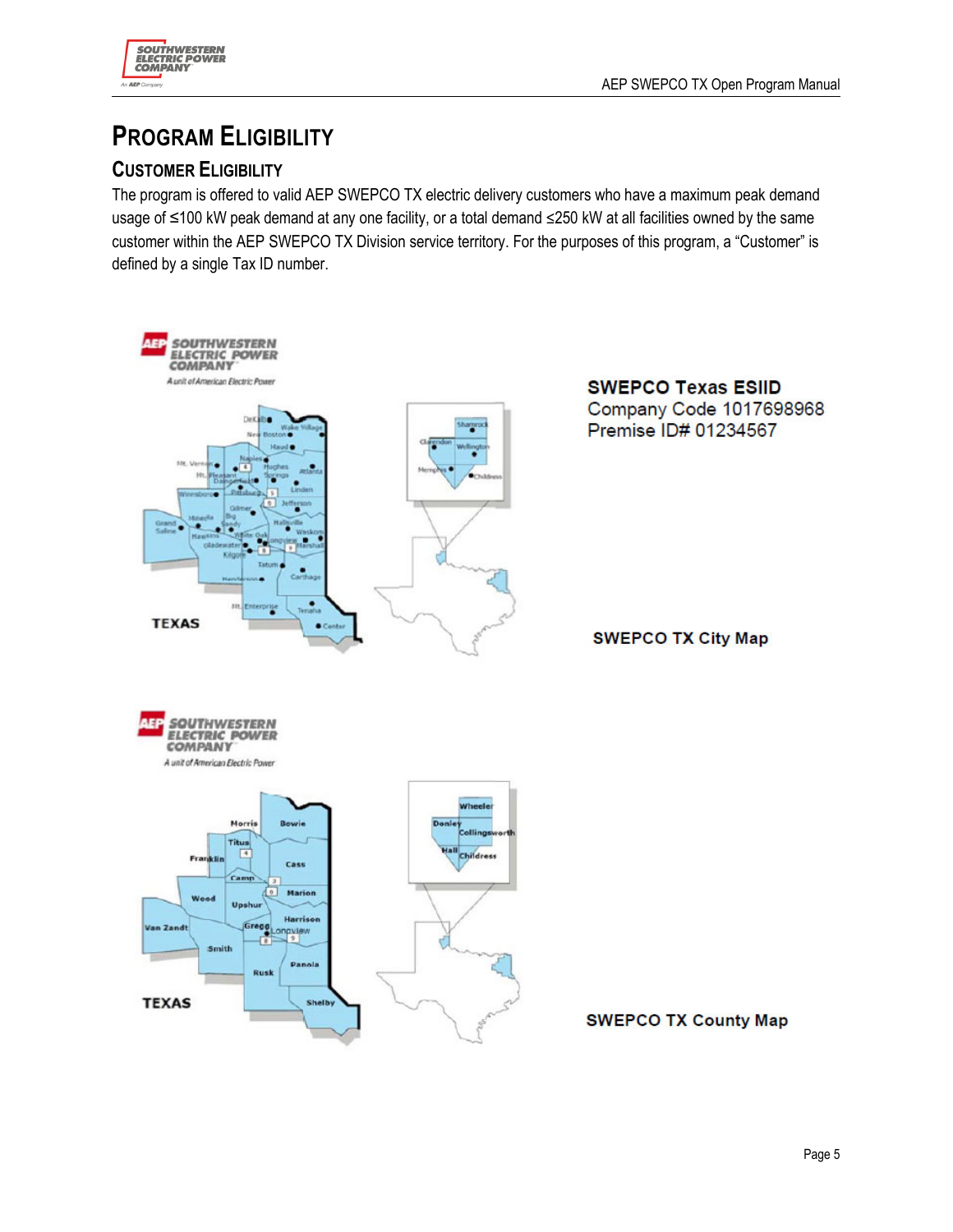

### **PARTICIPATING CONTRACTOR ELIGIBILITY**

Any contractor who submits a completed and approved Participating Contractor Agreement and agrees to fulfill the role of the participating contractor as laid out in Roles and Responsibilities may participate in the Program. To view contractor eligibility requirements, reference the Participating Contractor Agreement in Appendix F.

Participating contractors have the responsibility to use the Field Tool that was designed for use with this program. Access and training on the Field Tool will be as follows:

- The tool will be provided at no cost to participating contractors
- After submitting necessary paperwork to become a participating contractor, they will attend training on effective use of the Field Tool. Instructions for accessing the Field Tool will be provided during this training
- The Field Tool can be installed on a Windows PC or notebook, or an Apple iPad tablet.
- If for any reason the participating contractor loses the right to participate in the program, the Field Tool will be remotely deactivated

#### **PROGRAM LIMITATIONS**

Participating contractors are not permitted to utilize any other program that is executed by the Implementer for products used in the same project. Other programs include midstream or large commercial programs. Products used on a project that have received a discount or incentive through another program are subject to removal from the project and are not eligible for incentives. Contractors cannot utilize other programs for a participant for additional projects after using the Open program.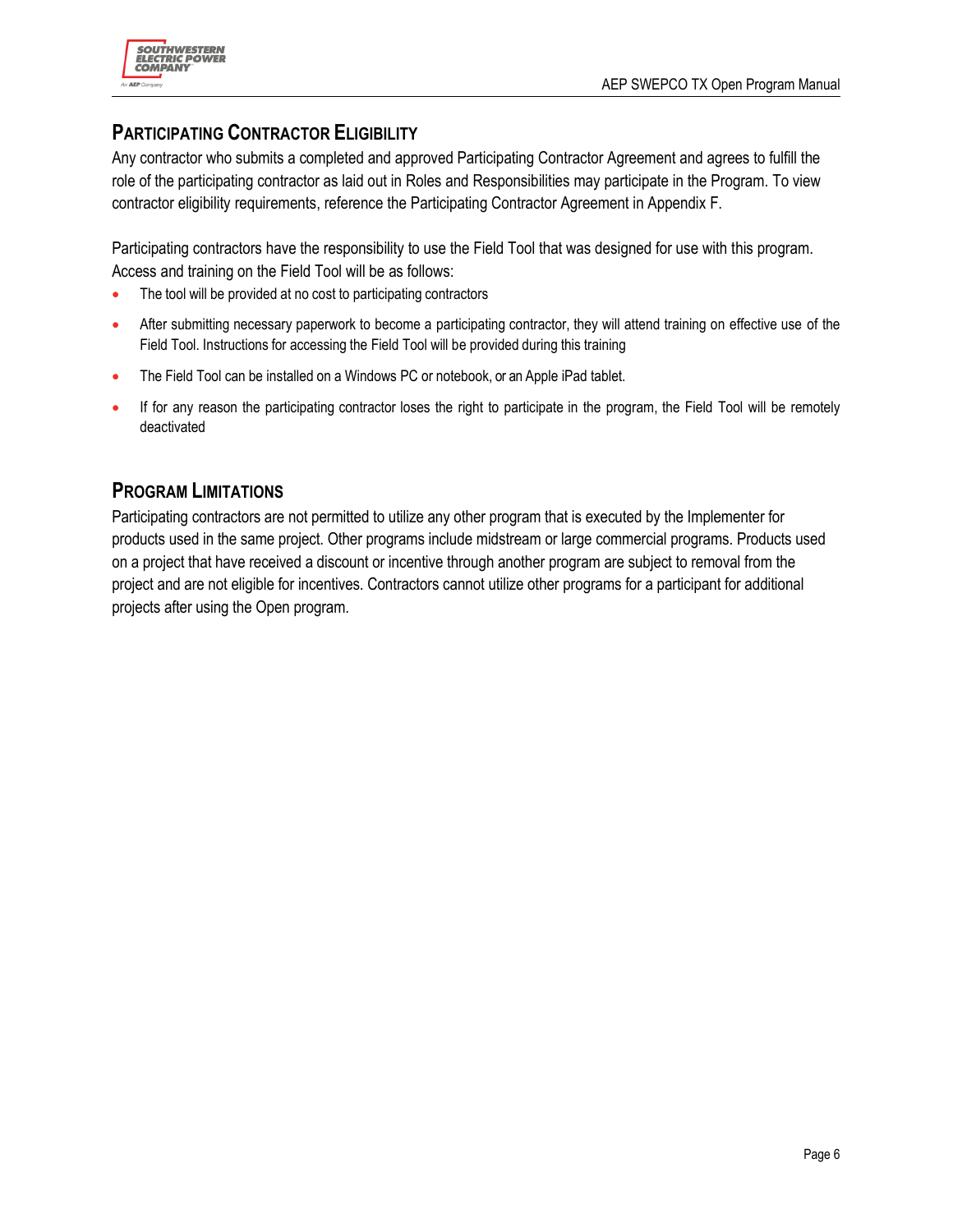

# **MEASURE ELIGIBILITY**

AEP SWEPCO TX offers incentives for the following measures:

| <b>Eligible Deemed Savings Measures</b>       |                                                                                                                                                                                                                                                                                     |
|-----------------------------------------------|-------------------------------------------------------------------------------------------------------------------------------------------------------------------------------------------------------------------------------------------------------------------------------------|
| <b>Lighting Efficiency</b>                    | Linear Fluorescent lamp and ballast replacements<br>٠<br>High-intensity discharge (HID) fixture replacements<br>$\bullet$<br>LED interior and exterior lamps and fixtures<br>$\bullet$                                                                                              |
| DX Air Cooled Equipment                       | Unitary air conditioner<br>٠<br>Unitary heat pumps                                                                                                                                                                                                                                  |
| <b>Water Chilling Equipment</b><br>(Chillers) | Screw - air cooled<br>$\bullet$<br>Reciprocating - air cooled<br>Reciprocating - water cooled<br>Rotary/screw/scroll - water cooled<br>$\bullet$<br>Centrifugal - water cooled                                                                                                      |
| <b>Building Envelope</b>                      | Roofing<br>$\bullet$                                                                                                                                                                                                                                                                |
| Refrigeration                                 | Solid & Glass Door Reach-Ins<br>$\bullet$<br><b>Electronic Defrost Controls</b><br><b>ECM Evaporator Fan Motors</b><br>$\bullet$<br><b>Evaporator Fan Controls</b><br>$\bullet$<br><b>Cooler Night Covers</b><br><b>Strip Curtains</b><br>Zero-Energy Doors<br>Door Heater Controls |
| <b>Food Service Measures</b>                  | <b>Electric Convection Ovens</b><br>$\bullet$<br><b>Electric Combination Ovens</b><br>٠<br><b>ENERGY STAR® Dishwashers</b><br>٠<br><b>ENERGY STAR® Steam Cookers</b><br>٠<br><b>ENERGY STAR® Fryers</b><br>٠<br><b>ENERGY STAR® Hot Food Cabinets</b>                               |
| <b>Lighting &amp; HVAC Controls</b>           | <b>VFDs on Air Handlers</b><br>Day Lighting Controls<br>$\bullet$<br>Occupancy Controls (Lighting & HVAC)<br>Rotary/screw/scroll - water cooled                                                                                                                                     |
| <b>Direct Install</b>                         | Entrance and Exit Door Air Infiltration<br>Pre-Rinse Spray Valves<br>Vending Machine Controls                                                                                                                                                                                       |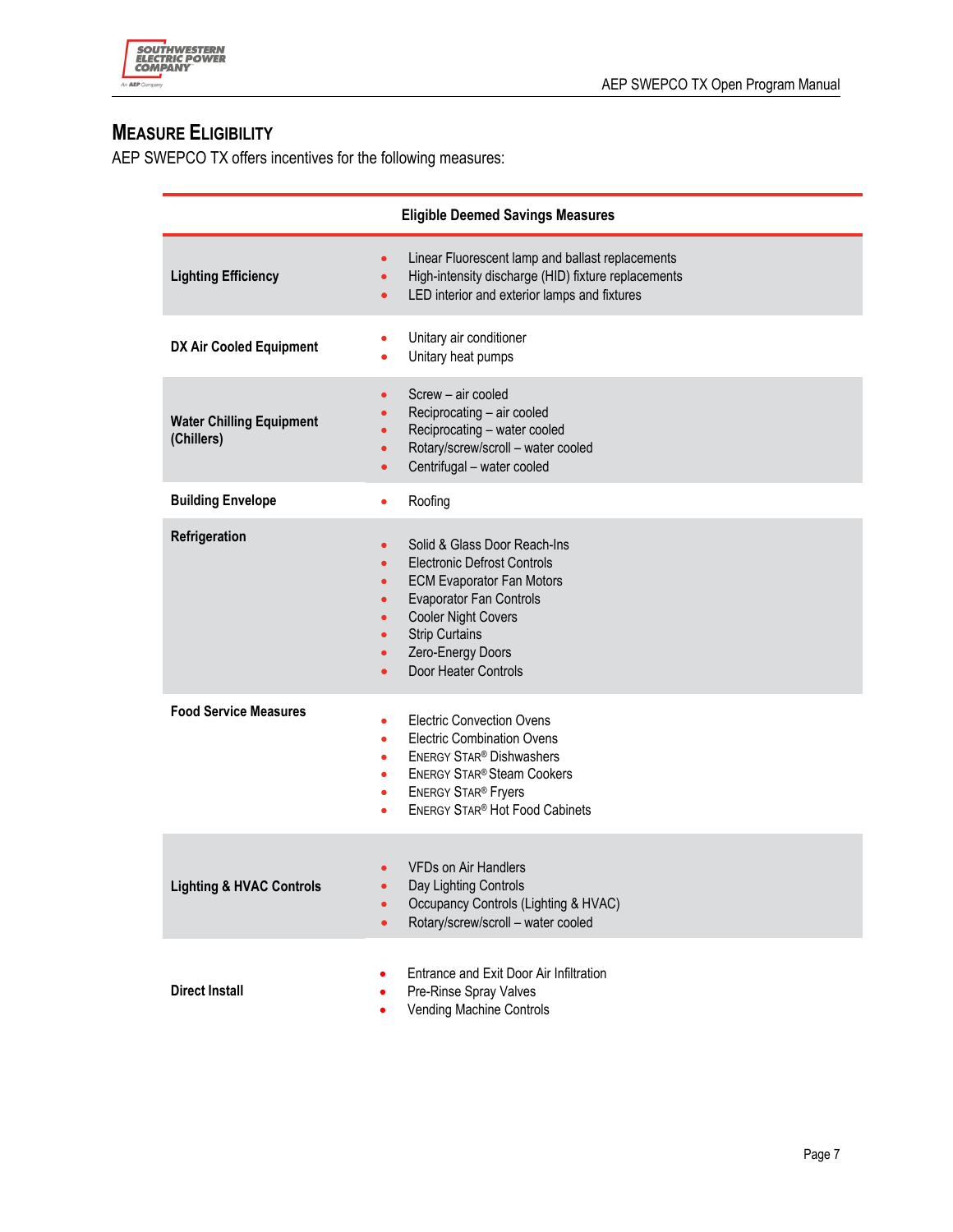Texas energy efficiency programs also provide incentives for qualified outdoor lighting measures, which result in winter peak period energy savings. Most commonly, this includes exterior lighting that operates throughout the night (dusk to dawn). Typical dusk-to-dawn exterior lighting applications include parking lots, streetlights, gas station canopies, security lighting (e.g. wall packs), decorative post top fixtures, and landscape lighting.

AEP SWEPCO TX offers the following incentives based on peak electric demand:

- For qualified "small business" customers (≤100 kW) incentives are = \$632 / peak kW reduced, up to 80% of project costs (Incentive ≤ 80% project cost)
- A participating contractor may submit one Customer Proposal per ESI ID per program year
- A participating contractor may agree to install additional measures; however only installed measures that meet the requirements of the program will receive incentives
- Costs more than the incentive amount, costs related to any measure not on the prescribed list, and costs for any measure on the prescribed list that exceed the program project cap are the responsibility of the customer
- Customer Proposals are accepted until 1) all funding is committed 2) the program completion date is reached or 3) the program is discontinued for any reason. The incentive is payable upon the verified completion of the project (as described in the Customer Proposal). The process for oversubscription is included in the Limits on Participation section
- Program incentives will be paid directly to the participating contractor after the project is completed, documented and verified (post-inspection is required). Checks will be issued within 30 days of project verification
- No participating contractor has an unconditional entitlement to program incentive funds

# **SAVINGS CALCULATIONS AND VERIFICATION**

The program will provide inspections, deemed savings calculations, and other verification activities.

M&V procedures will vary in detail and rigor depending on the measures installed. For each installed measure, the chosen procedures will depend upon the predictability of equipment operation, the availability of evaluation data from previous programs, and the benefits of the chosen M&V approach relative to its cost.

All lighting products installed that receive program incentives must meet the Lighting Product Quality Requirements provided in Appendix A.

All projects submitted by each participating contractor may be subject to a pre-inspection to verify:

- Correct facility type
- Existing equipment type and number of units/fixtures
- Recommended measures
- Customer satisfaction

All projects installed may be subject to a post-inspection to verify:

- Installed new equipment type and number of units/fixtures
- Quality of installation
- Operating hours reported in survey
- Customer satisfaction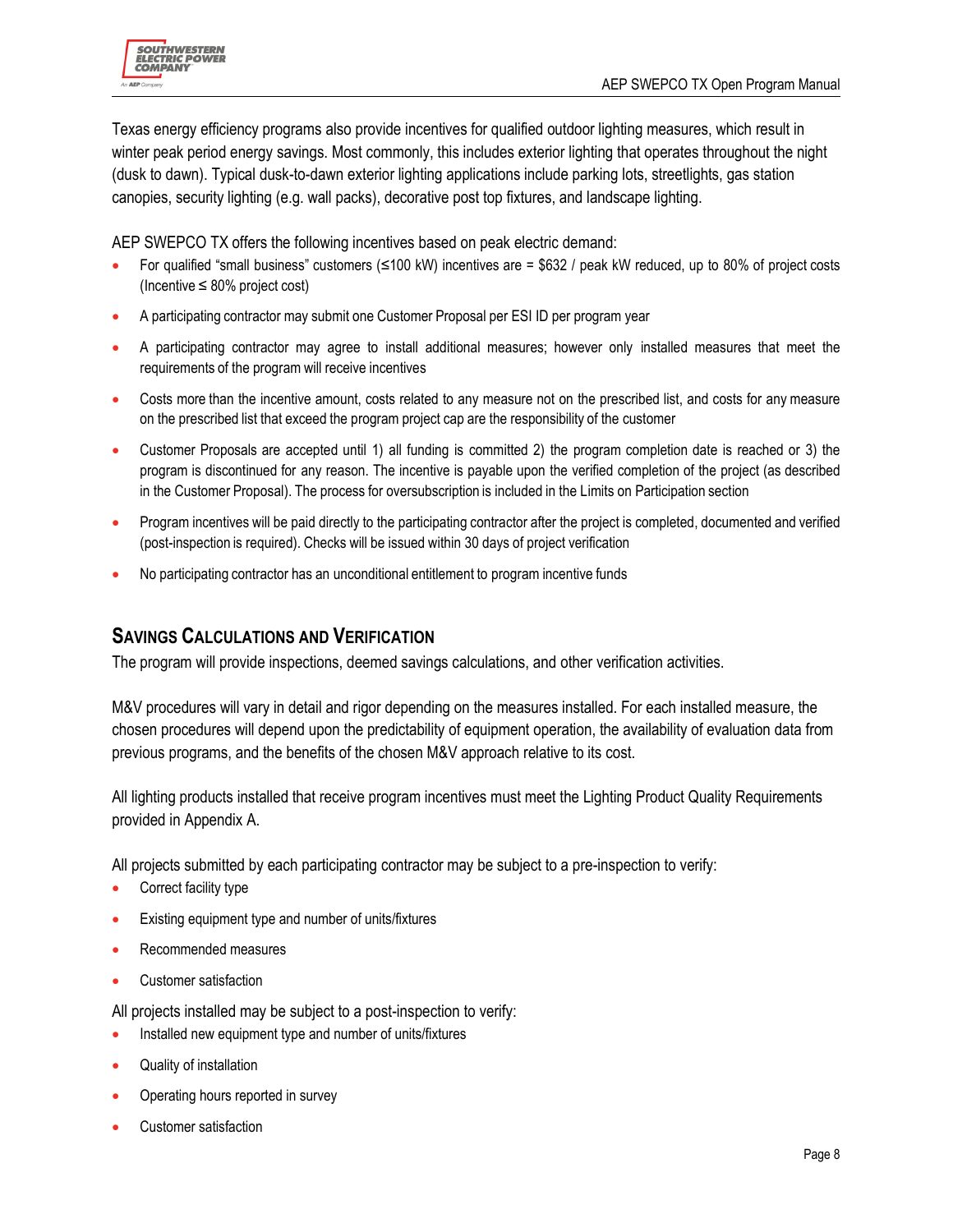

# **Program Processes**

#### **PROGRAM IMPLEMENTATION AND DELIVERY**

Key elements of the program implementation strategy include:

- Trade ally recruitment and training: The program will recruit and train contractors to perform facility surveys, identify potential lighting projects and/ or other energy efficiency opportunities. Recruited Contractors will be required to participate in program orientation regarding program incentives, participation processes and requirements, and use of the Field Tool
- Customer recruitment: Customers will be recruited through outreach conducted by the Implementer and participating contractors
- Technical assistance: The Implementer will guide customers and participating contractors through the participation process to maximize knowledge of program processes and requirements and to overcome barriers to participation. Where needed, the Implementer will also provide technical assistance to customers to identify and implement cost-effective energy efficiency measures.
- QA/QC review: Customer Proposals will be subject to a quality assurance review by program technical staff to ensure accuracy of savings and incentive calculations
- Project verification: AEP SWEPCO TX and the Implementer reserve the right to site-verify installations prior to project approval. All projects may receive a post-inspection by the Implementer prior to incentive payment

### **CUSTOMER PROPOSAL PROCESS**

Notification of project approval will be sent to the participating contractor before funds are reserved. The contractor must not begin installation prior to written authorization following a pre-inspection review.

Below is a step-by-step process by which a participating contractor may identify a project opportunity, and have it accepted into the program with financial incentives reserved. The incentive for a project is paid following this process:

- Qualifying Participant Verification
- Facility Assessment
- Signed Customer Proposal
- Pre-Installation Inspection (if required) or Pre Photo Authorization
- Notification sent to contractor that the project is approved and incentives reserved
- Project Installation
- Project Completion Notice
- Post-Installation Inspection (if required) or Post Photo Verification
- Incentive Payment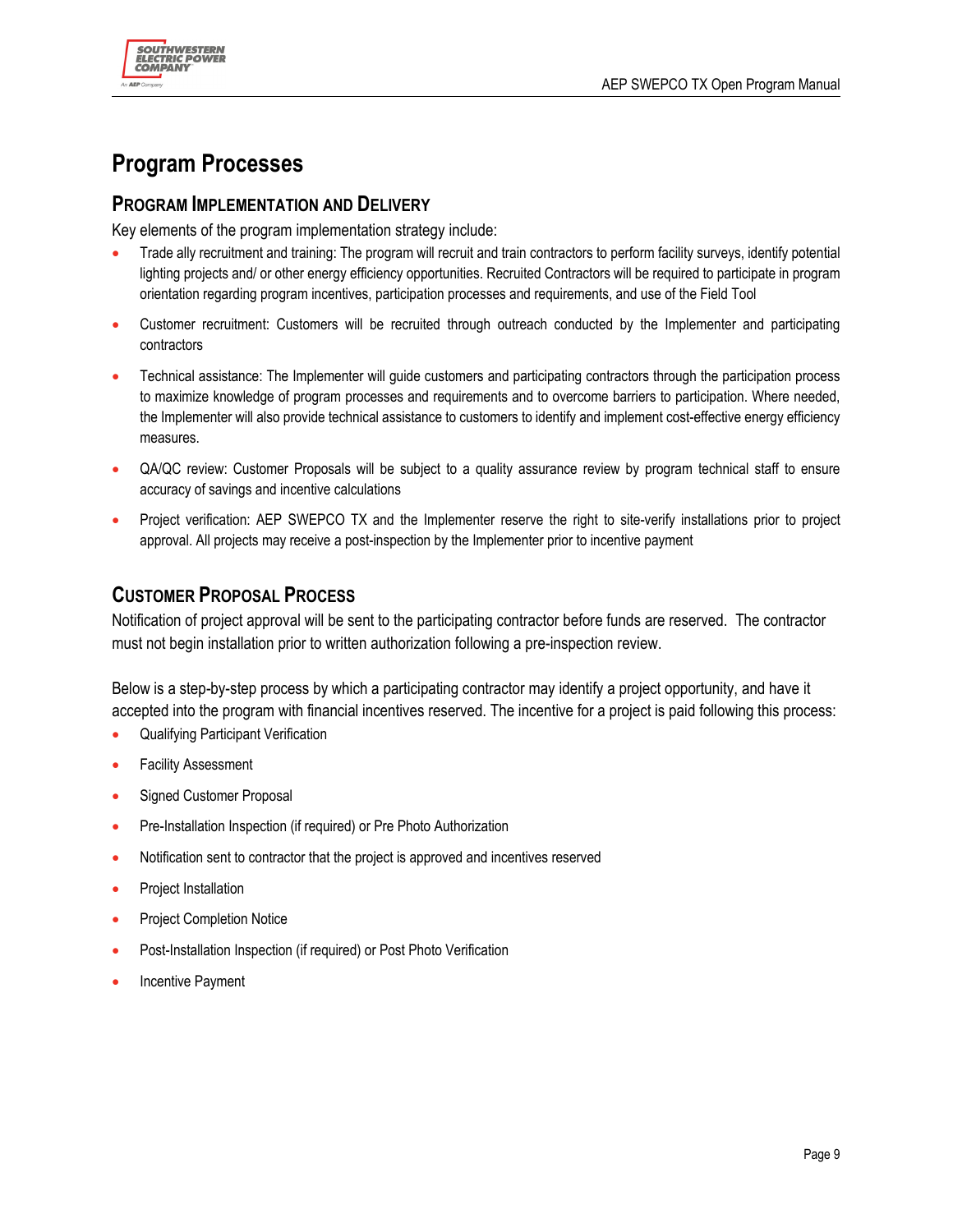

### PROJECT IDENTIFICATION

Participating contractors conduct facility surveys for qualified small businesses. Qualified small business customers that wish to move forward with the program are then asked to sign the Customer Proposal. Upon receipt of a signed Customer Proposal, the Implementer will review the Customer Proposal for completeness and eligibility. The Implementer may deny approval of a Customer Proposal for a variety of reasons, including, but not limited to:

- The Customer Proposal is incomplete
- The Customer Proposal is received after all funding has been reserved by other participating contractors
- The participating contractor fails to meet program requirements
- The participating contractor fails to submit the required supporting documentation
- The participating contractor is found to have made material misrepresentations in the Customer Proposal
- The participating contractor fails to comply with applicable federal, state and local laws and regulations. Specifically, if participating contractor's status changes after initial qualification and enrollment

If the Implementer denies approval of a Customer Proposal, the Implementer will follow up with the participating contractor to request specific information or recommend specific steps to revise the Customer Proposal. The participating contractor can submit the revised Customer Proposal and the Implementer will consider it for approval after the new submission is received.

The participating contractor will follow up with qualified small businesses that accept surveys but do not move ahead with projects. Participating contractors are expected to exert their best efforts to submit and complete viable projects. The program is not intended to simply provide assessments and customer education. It is intended to stimulate the installation of improvement projects that result in verifiable energy savings for customers, provide business for participating contractors, and add to the local economy.

#### PRE-INSTALLATION INSPECTION

The Implementer will send an inspector to the site or sites to perform a pre-installation inspection (if required) and then notify the customer stating that incentive funding has been reserved for the project(s). A pre-installation inspection must pass before any installation work can begin. If pre-installation inspection fails, the Customer Proposal will be reviewed and updated to depict corrections.

If pre-inspection is not required, photo documentation will be used to validate and authorize project for construction. Participating contractors are required to submit photos for all eligible projects, regardless of inspection status.

Incentives are subject to availability and reservation. In order to receive incentives from the program, participating contractors must first reserve incentives by completing and submitting a signed Customer Proposal for each individual project. The Implementer will review submitted Customer Proposals and approve eligible projects for an initial incentive reservation. The Implementer will update the participating contractor if any significant changes are made to the incentive amount reserved for their projects. For more information, please see the "Limits on Participation" section below.

### PROJECT INSTALLATION

The implementer will issue a formal written authorization to the participating contractor when the inspection has been completed and funds have been reserved. Participating contractors must complete the project installation within 60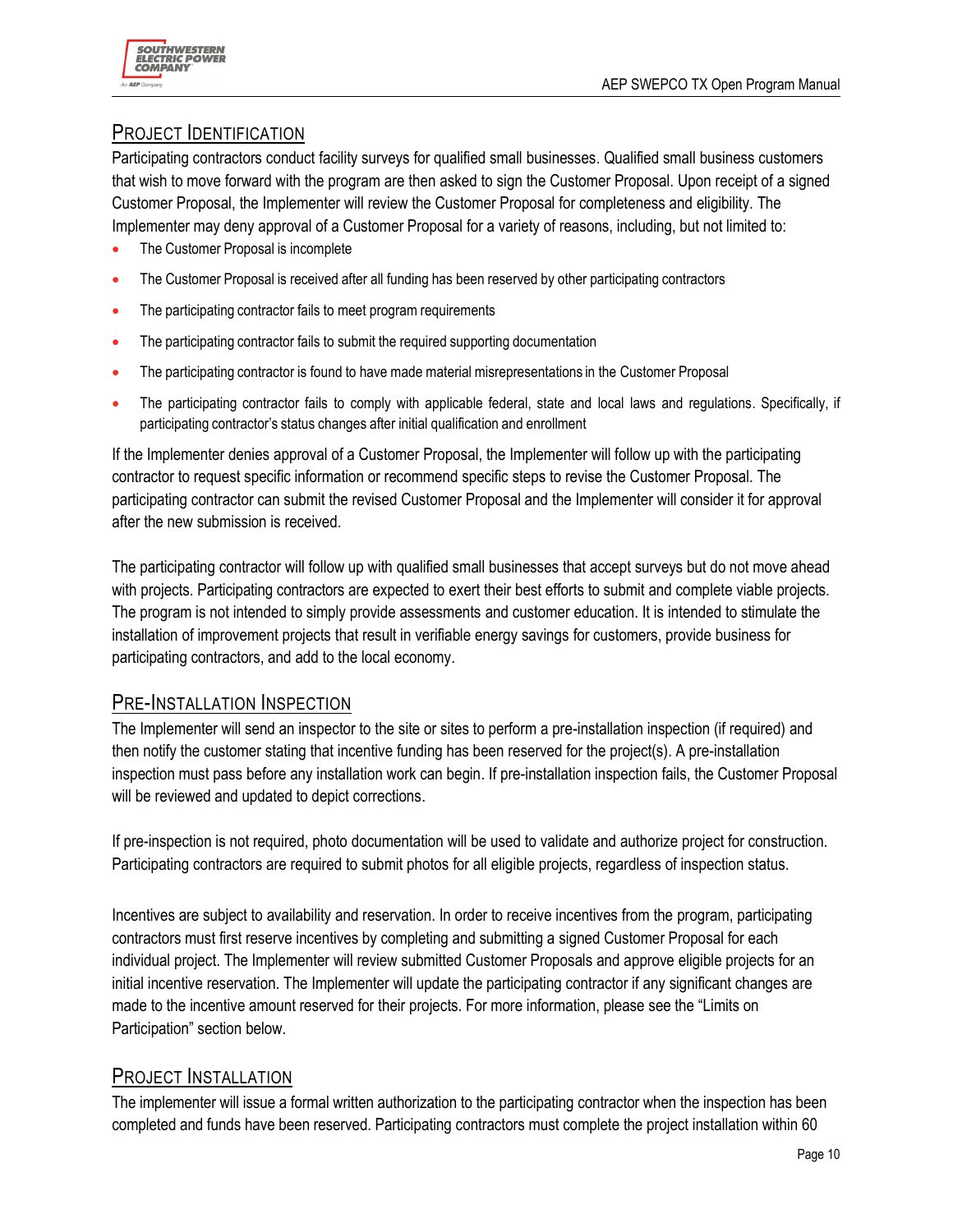

days of the proposal submission and notify the Implementer immediately of any and all changes to the project scope, equipment selection, or timeline during installation.

#### PROJECT COMPLETION NOTICE

Once the project has been installed, the participating contractor will notify the Implementer as soon as possible to arrange a post-installation inspection of the project. The participating contractor is expected to work with the Implementer to confirm (and update if necessary) the supporting documentation that accompanied the approved Customer Proposal for the now completed project.

#### POST-INSTALLATION INSPECTION

Upon notice of project completion, the Implementer schedules a post-installation inspection (if required). Using the most recent project documentation, a program inspector will visit the site or sites to verify the equipment has been replaced as indicated. The participating contractor may provide a knowledgeable representative to accompany the inspector on the post-installation inspection. *This inspection shall not include evaluations of workplace safety or compliance with codes or laws.*

If project is not selected for post inspection, photo documentation will be used to verify completion of project as indicated on the proposal. Participating contractors are required to submit photos for all completed projects, regardless of inspection status.

#### INSPECTION POLICY

The Implementer will pre and post inspect the first five projects submitted by a contractor. Once a contractor successfully passes the initial set of five inspections, an ongoing inspection process of 20% of the total projects installed, proportionate to contractor project volume, will be implemented.

In addition to inspections, all projects require contractor to provide material invoices and pre and post install photos. If a contractor is observed repeatedly failing inspections, or not meeting customer satisfaction requirements, a three strike policy consisting of an initial notification and correction, probation, and finally program exclusion will be implemented.

### PROJECT DOCUMENTATION

In addition to inspections, contractors are required to provide the following documentation for all projects:

- Pre Photos
	- o Overall room photos
	- o Existing installed fixtures
	- o Wattage of all existing lamps
- Post Photos
	- $\circ$  Overall room photos after installation is complete
	- o Replacement fixtures installed
	- o Wattage & Model number of replacement fixtures
- Material Invoices showing quantify and model number of efficient fixtures

See Appendix A for more details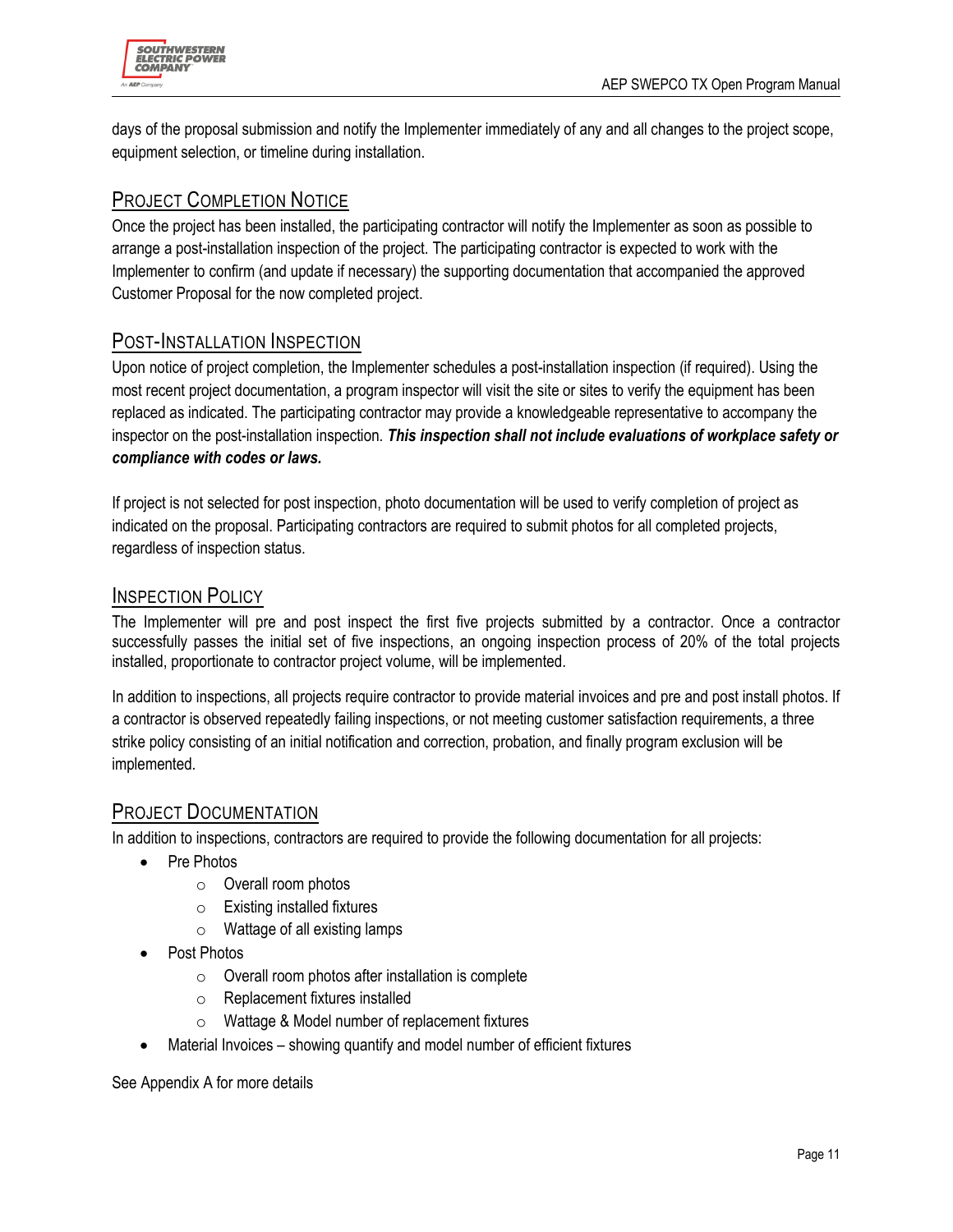

### **INCENTIVE PAYMENT PROCESS**

Any incentives received through the program are paid directly to the participating contractor after the project is completed, verified, and a post-installation inspection is conducted. Using the results of the post-installation inspection, the Implementer will determine the eligible peak demand savings (kW) and annual energy savings (kWh/Yr) for the project and determine the amount of incentives due to the participating contractor. The program is not under any obligation to provide a participating contractor with more incentives than the amount reserved by the Customer Proposal for any project, even if the participating contractor achieves greater energy savings by the project than were estimated. However, if budget is still available when a project achieves greater energy savings than estimated, the Implementer has the option to pay the participating contractor more than the amount reserved, up to the incentive calculated by the achieved energy savings. For additional details on how incentive payments are determined, scheduled, and paid, please see the "Measure Eligibility" section in this manual.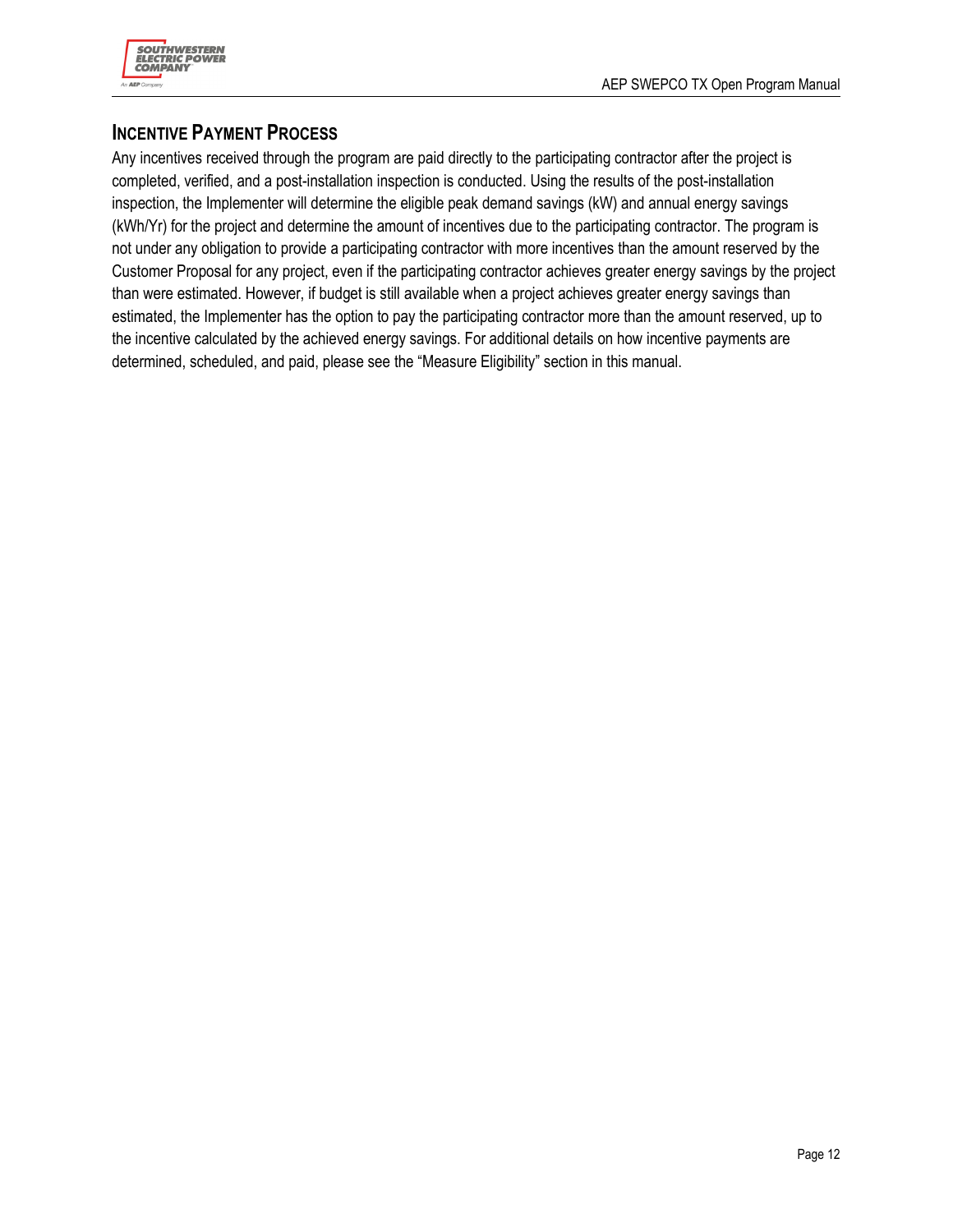

# **CONTRACTOR PROCESS WORKFLOW**

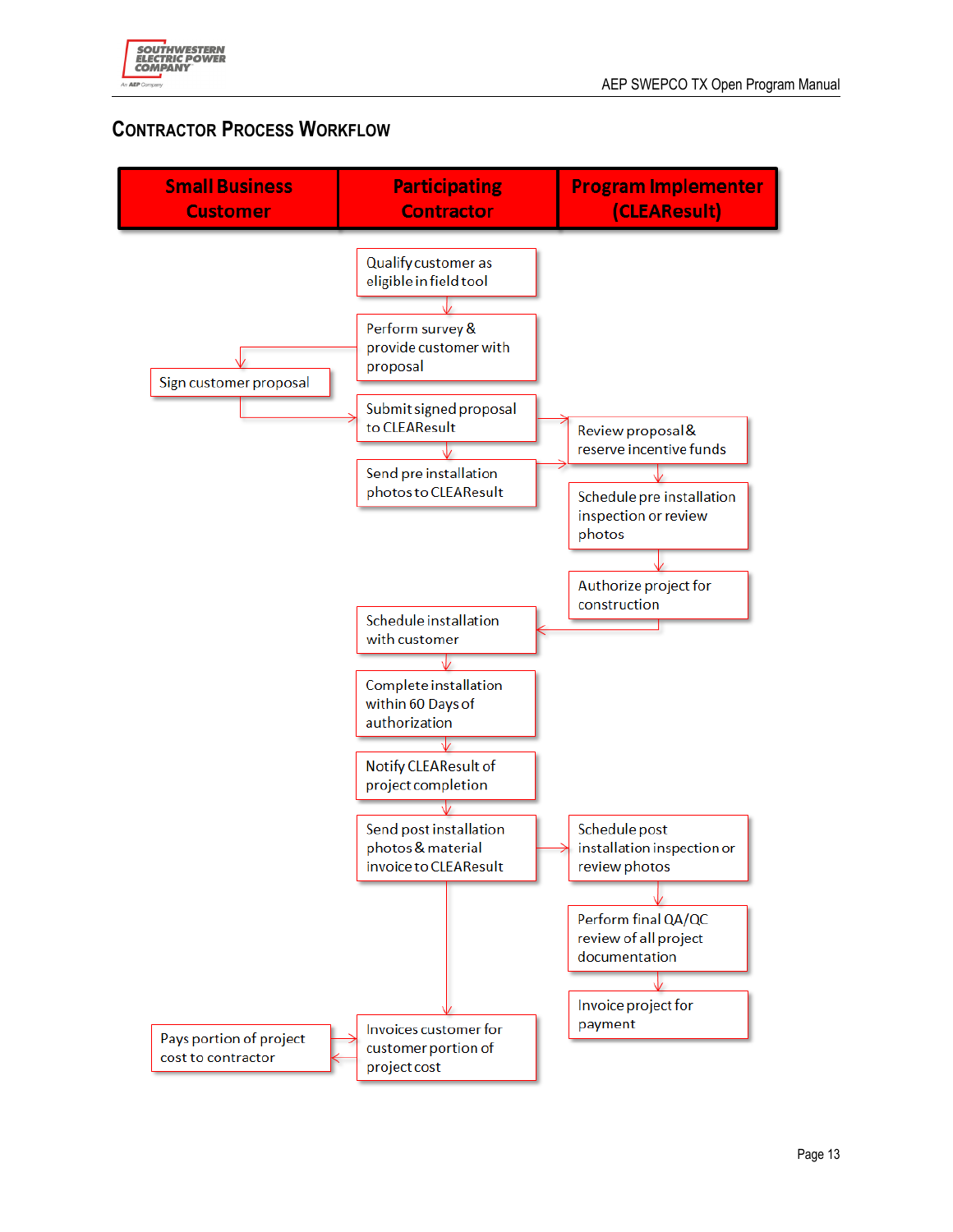

# **QUALITY MANAGEMENT SYSTEM**

| <b>Quality Assurance</b>                  |                                                                                                                                                                                                                                                                                                                                                                                                                                             |  |
|-------------------------------------------|---------------------------------------------------------------------------------------------------------------------------------------------------------------------------------------------------------------------------------------------------------------------------------------------------------------------------------------------------------------------------------------------------------------------------------------------|--|
| Program Process Workshops (QA)            | The participating contractor will perform an initial survey to<br>$\bullet$<br>identify energy efficiency opportunities. The participating<br>contractor will work with the customer to identify cost-effective<br>upgrades based on the survey findings and their specific needs<br>Participating contractors will be educated about the program<br>$\bullet$<br>processes for identifying and incentivizing energy efficiency<br>projects |  |
| <b>Customer Proposal Review (QA)</b>      | Customer Proposals are reviewed and verified by the Implementer                                                                                                                                                                                                                                                                                                                                                                             |  |
| <b>Quality Control</b>                    |                                                                                                                                                                                                                                                                                                                                                                                                                                             |  |
| Pre/Post-Installation Inspections (QC)    | All projects may receive a pre-inspection. All projects may receive a post-<br>$\bullet$<br>inspection. Any issues noted during the inspections will be discussed with<br>the participating contractors and recommendations for program compliance<br>will be made. Any changes in project scope identified during the post-<br>inspection may result in an adjustment of projected savings and incentive<br>amount                         |  |
| <b>Customer Satisfaction Surveys (QC)</b> | The Implementer may conduct Customer Satisfaction Surveys                                                                                                                                                                                                                                                                                                                                                                                   |  |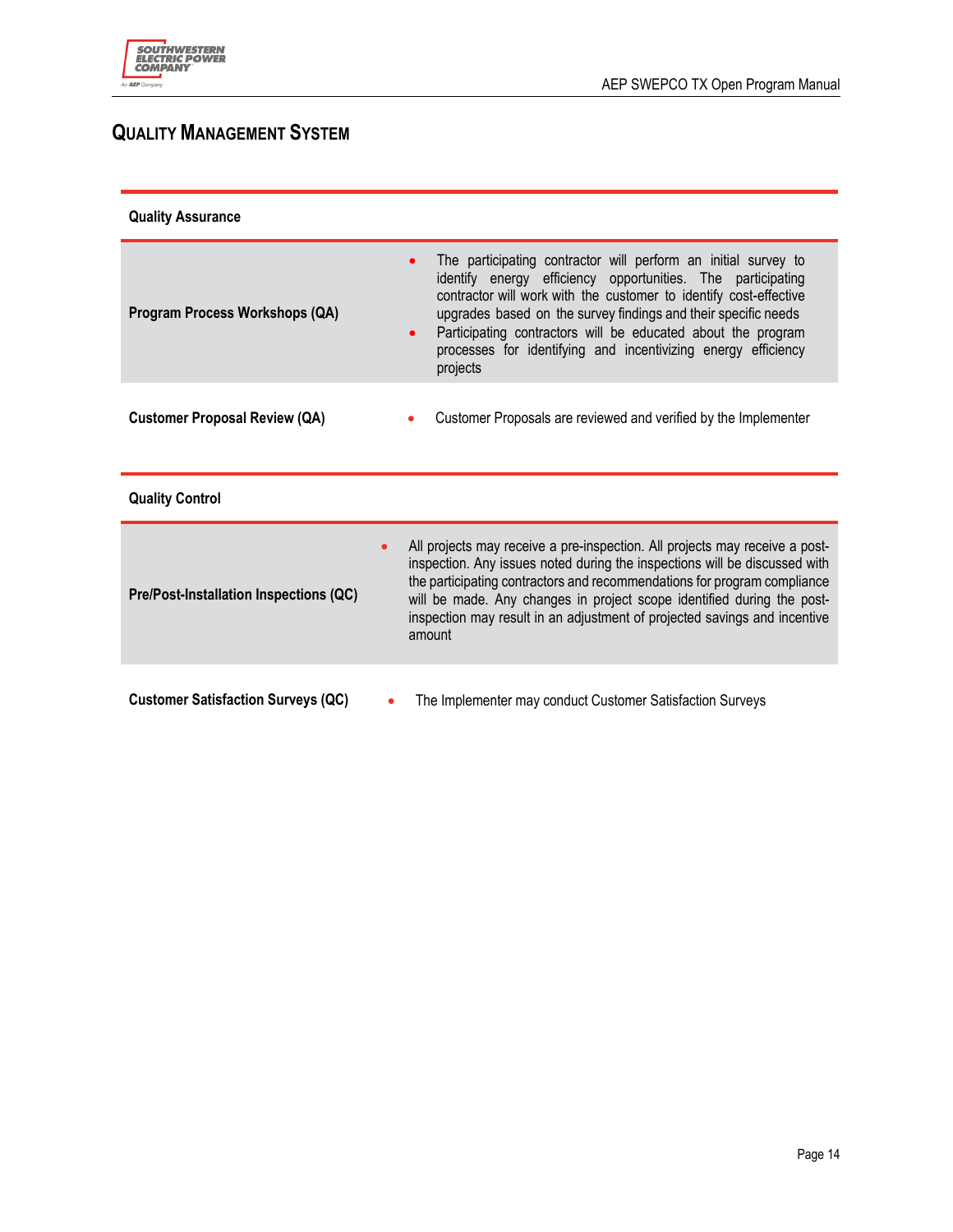

# **PROGRAM NON-CONFORMANCE**

### CUSTOMER SATISFACTION

Customers are encouraged to contact program contacts listed on page 16 to report and resolve any complaints about the program.

Receiving direct feedback from customers is an essential part the QA process. Customer feedback can help determine customer satisfaction, program compliance, and identify high and low performing contractors. Customer satisfaction feedback can result in a corrective action (see below: Addressing Non-Conformances and Failures).

#### ADDRESSING NON-CONFORMANCES AND FAILURES

Non-conformance occurs whenever the acceptable variance for a quality indicator is not met or the installation does not measure up to the state and local building standards. The following qualify as non-conformance:

- Installed measures that do not meet industry best practices and standards
- Incorrect incentive amounts based on inspection findings
- Customer or measure eligibility issues
- Customer dissatisfaction

### CRITICAL AND NON-CRITICAL ISSUES

Critical issues will move directly to corrective action that may include a suspension or removal from program participation.

Non-critical issues are things that do not adversely impact the kW and kWh savings and incentive calculations, but that are not accurately recorded and reported. These issues, such as equipment model numbers, will be recorded in an Issue Log. If a contractor has repetitive non-critical issues reported on the Issue Log it will be deemed as a systemic issue and will be addressed with a Corrective Action.

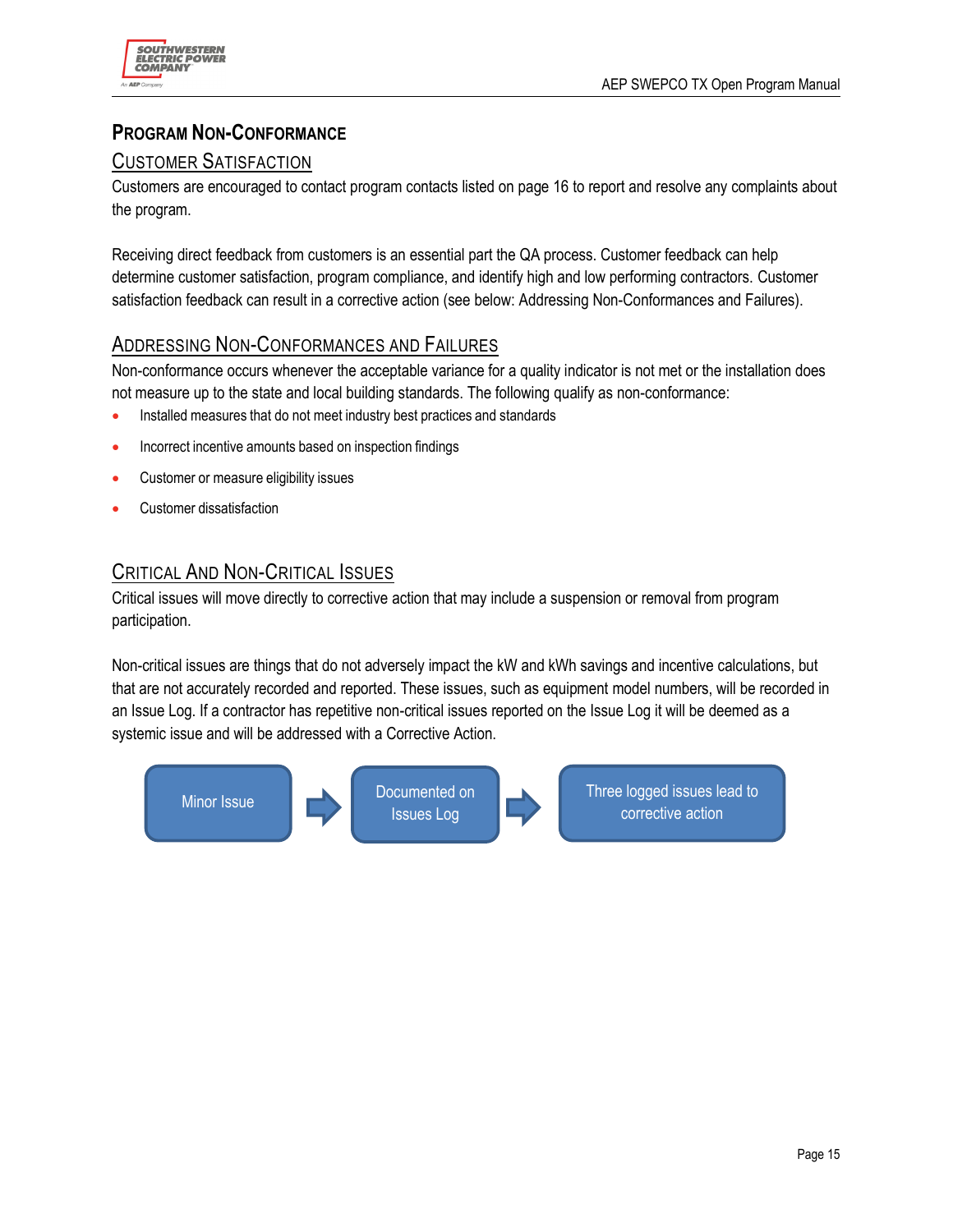

# **PROGRAM CONTACT INFORMATION**

For questions on program implementation including inspections, payment questions, participation questions, etc., contact:

**CLEAResult** Laura Drexel Austin, TX 78746 Phone: 1-855-496-3857 Email: SWEPCO.TX.SBDI@clearesult.com

SWEPCO TX Contact: Michael Nix Phone: 903.223.5752 Email: mrnix@aep.com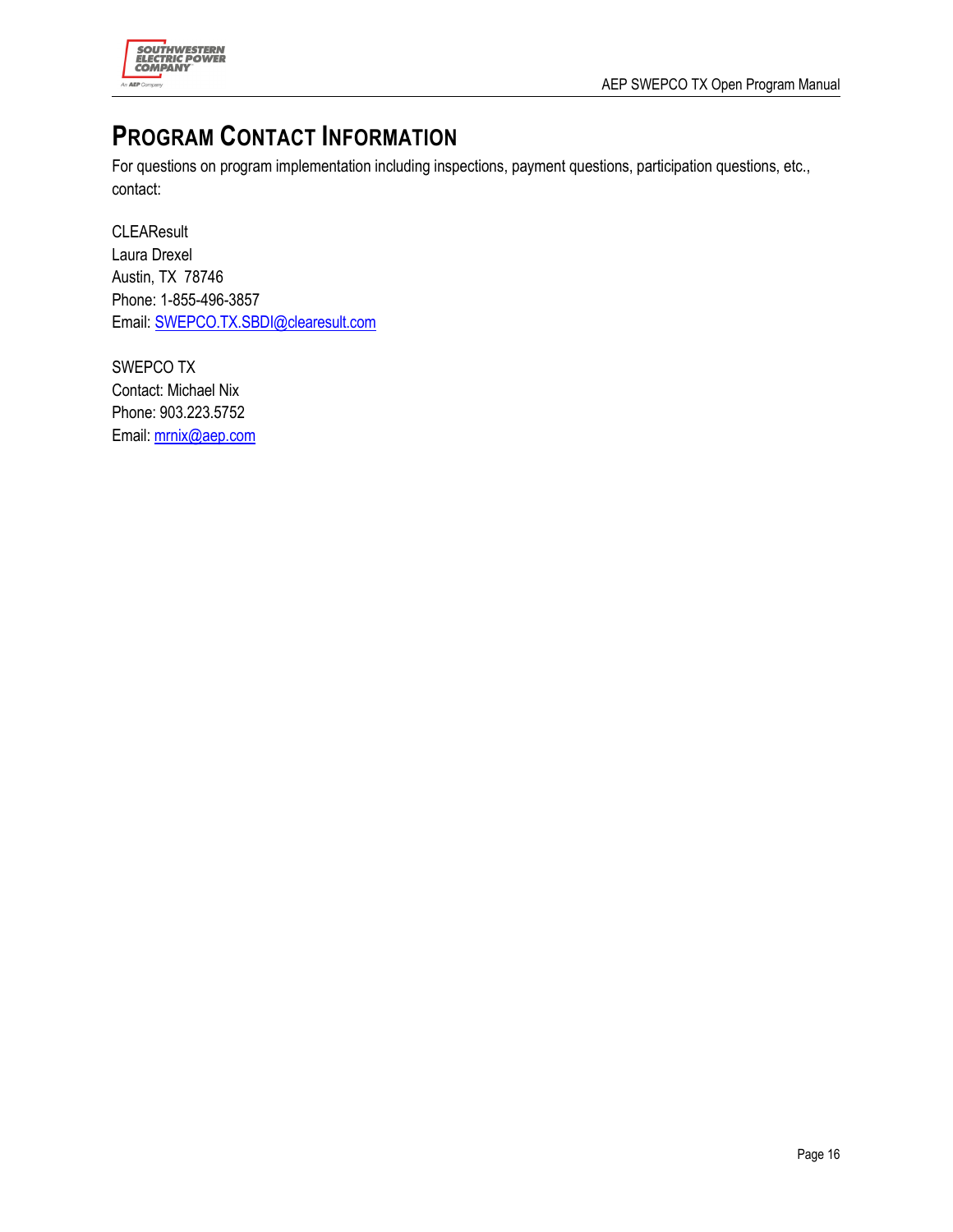

# **DISCLAIMERS**

The selection of a participating contractor to perform work is the sole decision of the property owner, customer, and/or authorized lessee/occupant. Inclusion of a contractor in the participating contractor list for the program does not constitute an endorsement of any product, individual, or company by AEP SWEPCO TX or the Implementer. Work performed by participating contractors is not guaranteed or subject to any representation or warranty, either expressed, implied or otherwise, by either AEP SWEPCO TX or the Implementer. Neither AEP SWEPCO TX nor Implementer make any guarantee or any other representation or warranty, expressed, implied or otherwise, as to the quality, cost, or effectiveness of any product(s) provided or work(s) performed by any participating contractor, any participating contractor employees, subcontractors, or supplies. Energy efficiency gains are subject to many variable conditions and circumstances. While it is the intent of the program to achieve energy efficiencies, neither AEP SWEPCO TX nor Implementer warrants that any specific energy efficiency gains will be achieved for a customer under the program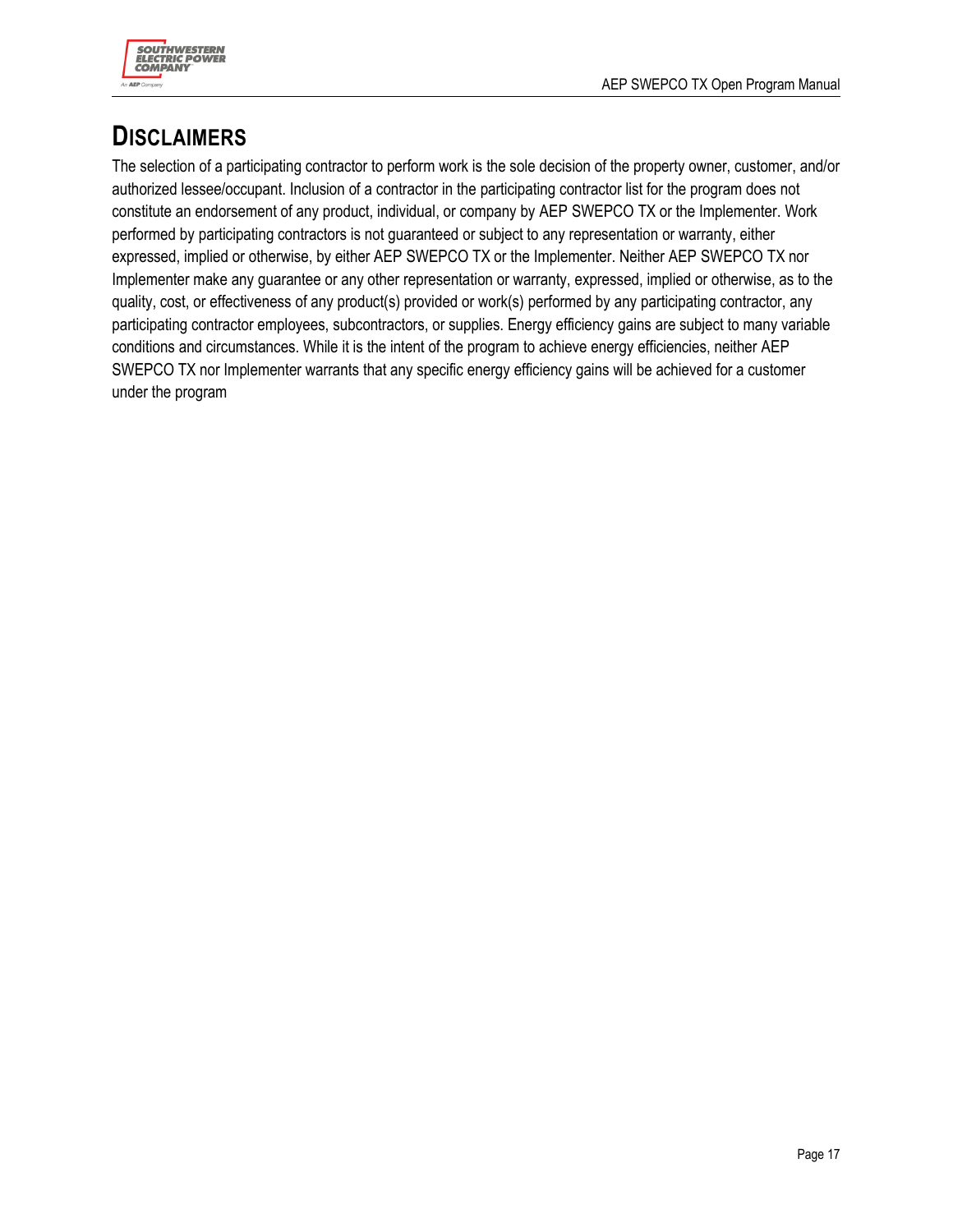

# **APPENDICES**

| Appendix A | <b>QAQC</b> Requirements                  |
|------------|-------------------------------------------|
| Appendix B | Definitions                               |
| Appendix C | Sample Customer Proposal                  |
| Appendix D | <b>Frequently Asked Questions</b>         |
| Appendix E | <b>Program Marketing Material</b>         |
| Appendix F | <b>Participating Contractor Agreement</b> |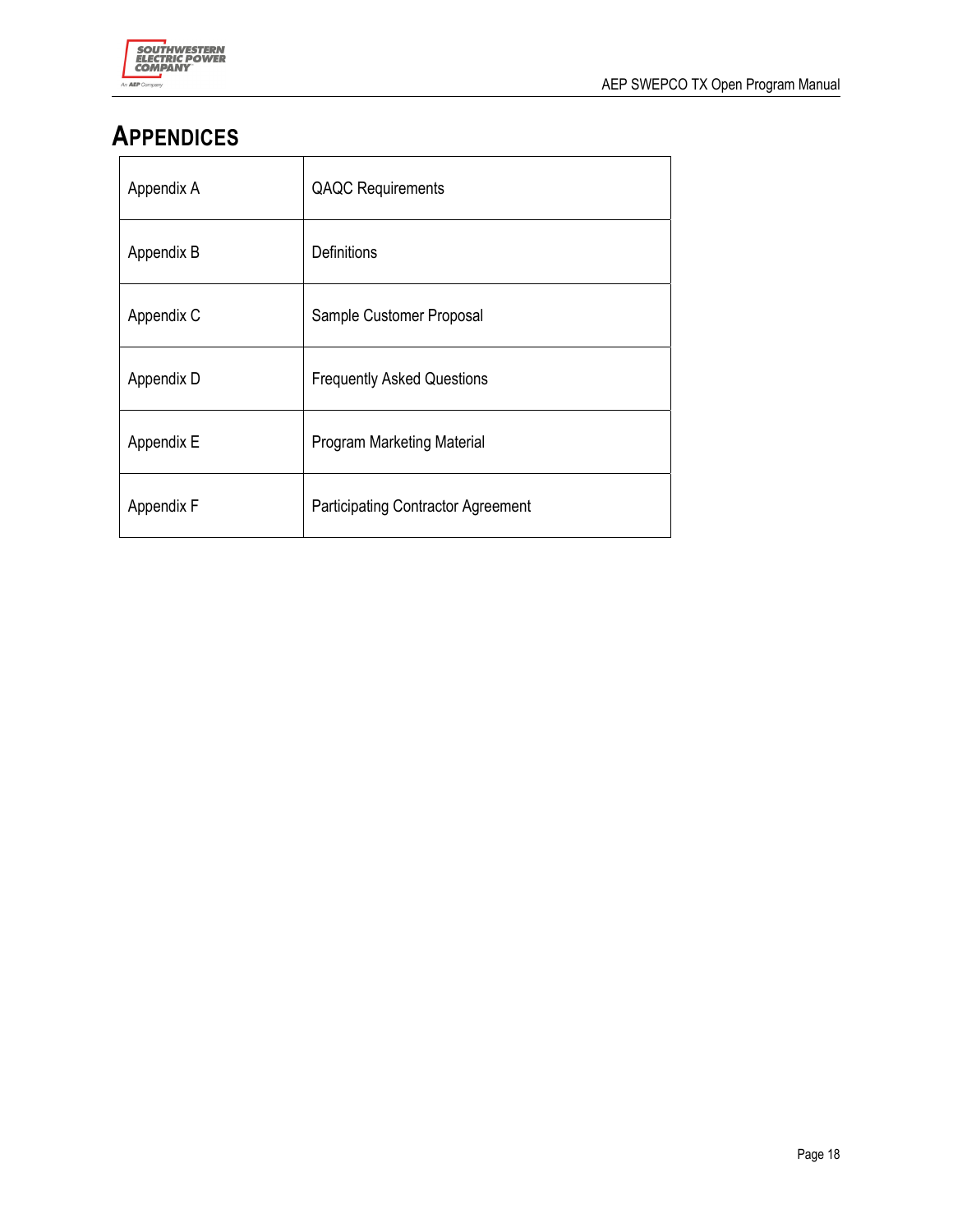

# **QAQC REQUIREMENTS**

All products installed as part of AEP SWEPCO TX Open must meet the following Quality Requirements to receive program incentives.

### **SUMMARY OF LIGHTING QUALITY REQUIREMENTS**

- Ballast, lamp, LED product and control check have been rolled into broader *Equipment Checks* steps
- Ballast Check
	- $\circ$  Requirements for 8-foot T8 systems, where system efficacy (incl. ballast and lamps) must be greater or equal to 80 mean lumens per watt (MLPW)
	- $\circ$  CEE qualified ballast requirements now extend to ballasts running 2-foot, 3-foot, 4-ft 30W, and U-bend T-8 lamps
- Lamp Check
	- $\circ$  Requirements for 8-foot T8 systems, where system efficacy (incl. ballast and lamps) must be greater or equal to 80 mean lumens per watt (MLPW)
	- $\circ$  Requirements for 2-foot, 3-foot, U-bend, and 30W 4-foot T8 lamps as well as for 21.5"/22.5" Reduced Watt long twin tube CFL (CFT40W) lamps
- LED Product Checks, similar to ballast/lamp checks, have been added
	- o Resolutions to special cases where unqualified LEDs cannot be avoided
- For 4-foot T8 system retrofits, only CEE-approved T8 lamps and CEE-approved premium efficiency ballasts qualify. Similar requirements apply to 2-foot, 3-foot, U-bend and 30W 4-foot T8 lamps and ballasts and 8-foot T8 lamps
- There are special procedures described at the end of this section for re-lamping projects
- Exterior lighting must be controlled by a new or existing photo-cell, timer or energy management system to qualify for incentives

### **LIGHTING PROJECT DOCUMENT REQUIREMENTS**

All deemed savings projects require complete documentation of the items below, insufficient documentation will result in reduce savings or disqualification of the project:

- Pre-installation photo documentation
	- o Wattage and model of existing equipment
	- o Pre-existing fixtures installed
	- o Overall room photo
- Post Installation photo documentation
	- o Clear photos showing model number and wattages for all installed fixtures & ballasts
	- o Efficient measures installed in fixtures
	- $\circ$  Overall room photos of facility
- Project Invoices or Shipping Receipts that contain legible part numbers and quantities for all project ballast, lamp, LED product and control equipment are required
- Signed Customer Proposal, if edits occurred during the project lifecycle a new customer signature may be required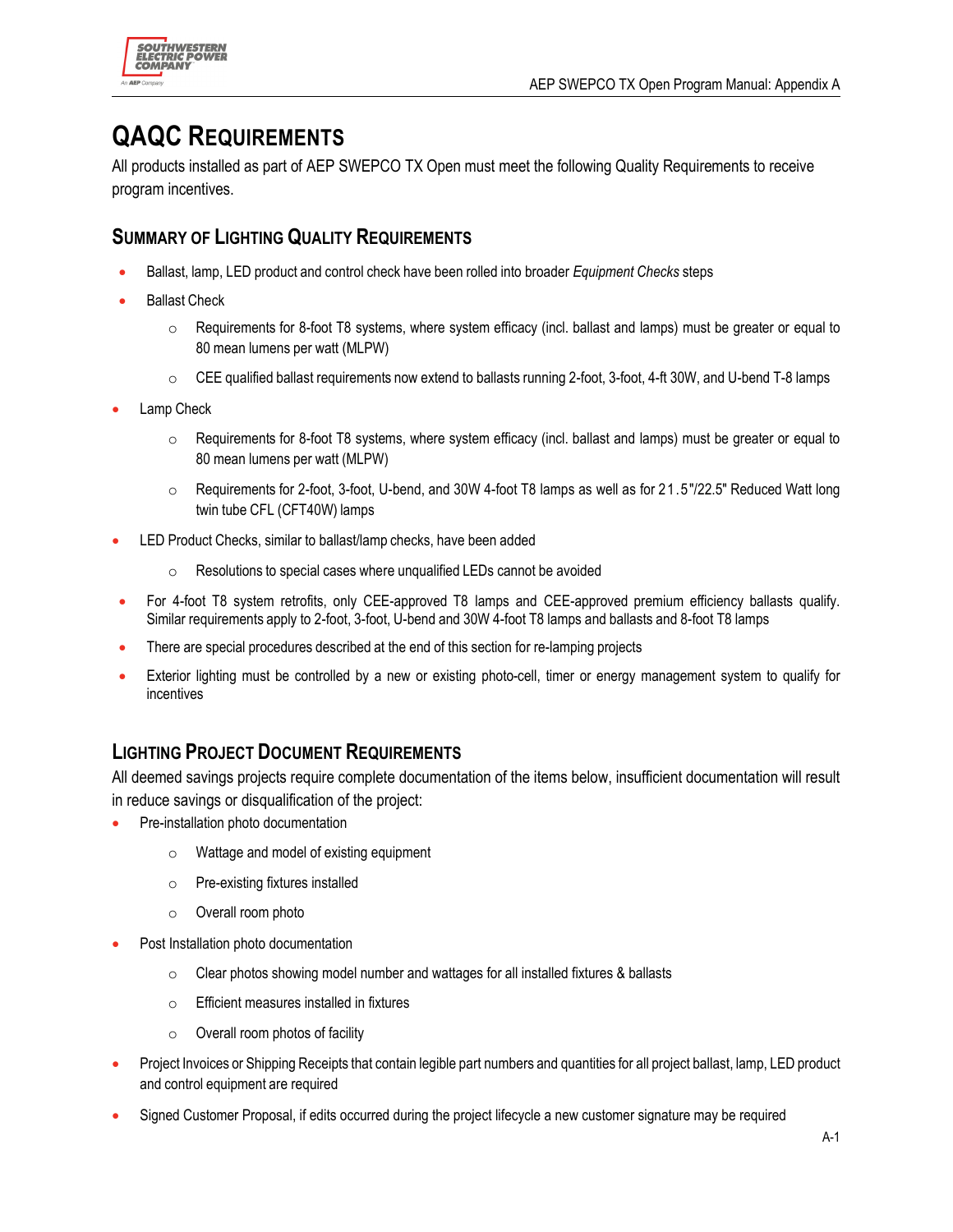

- Other Project Information Fields that are subject to qualify control, upon implementers request
	- o Fixture Counts
	- o Fixture Type
	- o Fixture Location
	- o Building Type
	- o Number of Non-Operating Fixtures

#### Please note the following:

Any fixtures or areas not represented at the time of project authorization will not be guaranteed funding. If additional fixtures are added after initial authorization, contractor must provide detailed photo documentation. Any additional savings or funding garnered from this will be at the discretion of the implementer and subject to availability

### **LIGHTING PROJECT REQUIREMENTS/DEEMED EQUIPMENT REQUIREMENTS**

# BALLAST CHECK—RETROFIT

- Only premium ballasts will be allowed
- Only CEE- approved ballasts will be considered premium ballasts for 2-foot, 3-foot, U-bend and 4-foot T8 systems.
- Must be validated by Project Invoice, or Shipping Receipt or Photo documentation. Consult CEE Web site for the latest listings: http://www.cee1.org/com/com-lt/lamps-ballasts.xls
- 8-foot T8 systems (lamp and ballast combination) must meet the total system efficacy requirements shown in the Non- CEE Specifications for T8 Lamps and Ballasts table below to be considered premium.
- Specification sheet on all 8-foot lamps must be provided showing the part number, the mean lumens, the rated life, and the CRI; Part number must be validated by Project Invoice, or Shipping Receipt or Photo documentation.
- Project invoice or shipping receipt documentation is required to verify savings and eligibility. Legible part numbers and quantities of all installed ballasts must be included

### LAMP CHECK—RETROFIT

- Only premium lamps, as defined below, will be allowed.
- 4-foot T8 Lamps: Only CEE- approved lamps will be considered premium lamps. Must be validated by Project Invoice, or Shipping Receipt and Photo documentation. Consult CEE Web site for the latest listings: http://www.cee1.org/com/com-lt/lamps-ballasts.xls
- 2-foot, 3-foot, U-bend, 30W 4-foot, 8-foot T8, and CFT40W long twin tube CFL lamps must meet all the applicable requirements in the table below to be considered premium
	- $\circ$  Specification sheet on the lamps must be provided showing the part number, the mean lumens, the rated life, and the CRI; Part number must be validated by Project Invoice, or Shipping Receipt or Photo documentation
- Project invoice or shipping receipt documentation is required to verify savings and eligibility. Legible part numbers and quantities of all installed lamps must be included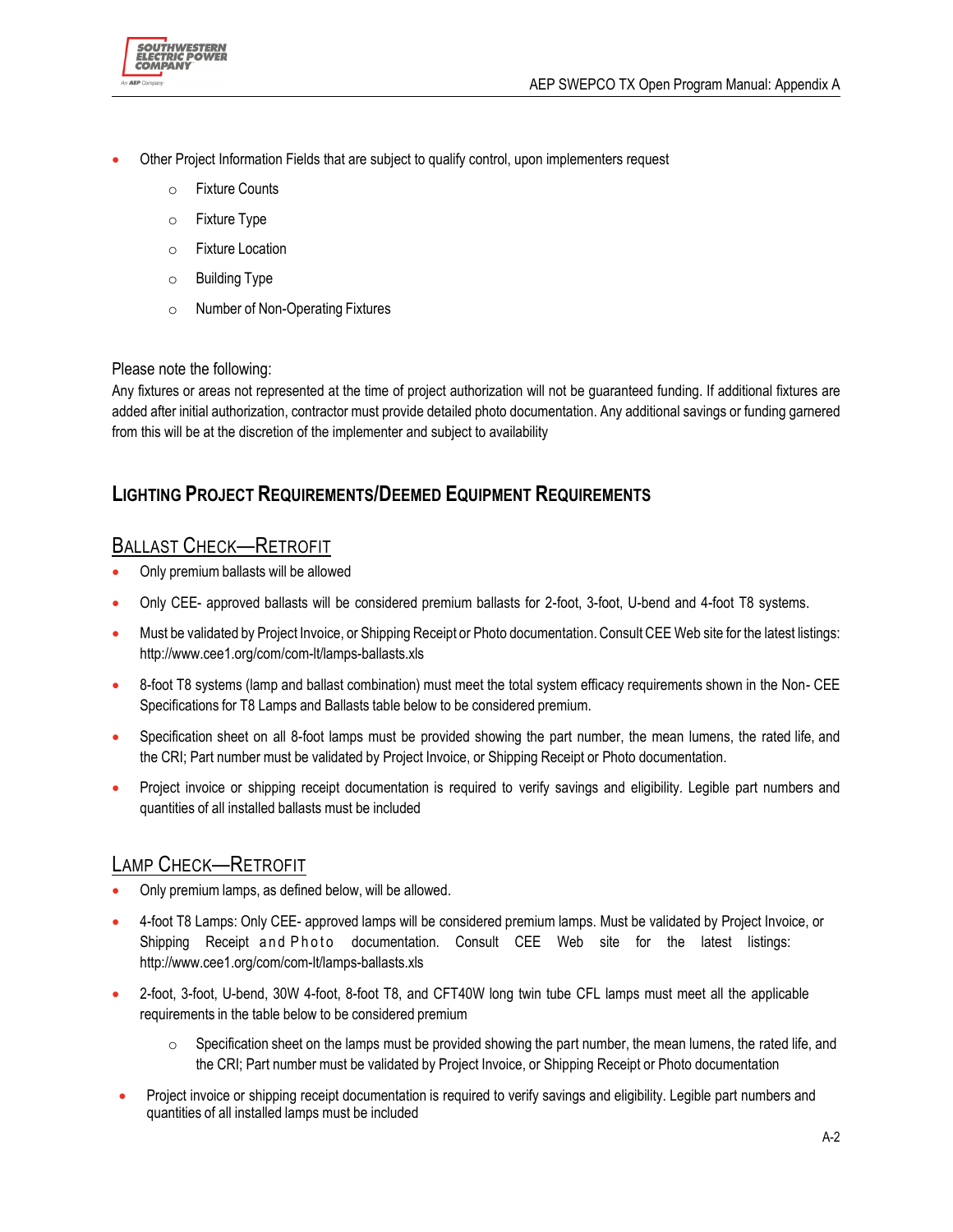| Lamp Type                                               | Minimum Mean Lumens<br>per Watt (MLPW) | Color Rendering<br>Index (CRI) | Rated Lamp<br>Life (hrs) |
|---------------------------------------------------------|----------------------------------------|--------------------------------|--------------------------|
| 2-foot T8 and Reduced Wattage lamps                     | 75 MLPW*                               | >80                            | 20,000                   |
| 3-foot T8 and Reduced Wattage Lamps                     | 75 MLPW*                               | >80                            | 20,000                   |
| 4-foot T8 30W Reduced Wattage Lamps                     | 80 MLPW*                               | >80                            | 24,000                   |
| 8-foot T8 Lamp and Ballast Systems                      | 80 MLPW**                              | >80                            | 18,000                   |
| 22.5" U-Bend T8 Lamps                                   | 80 MLPW*                               | >80                            | 18,000                   |
| 21.5"/22.5" Reduced Watt long twin tube<br>CFL (CFT40W) | 92 MLPW*                               | >80                            | 20,000                   |

\* Lamp Efficacy = Mean Lumens/Lamp Wattage

\*\* System Efficacy = Mean System Lumens/System Wattage; Lamp and Ballast performance taken together.

# **LED PRODUCT CHECK**

- All products or applications are subject to either ENERGY STAR or DLC requirements. See LED Product Qualification Listing below for a listing of what products/applications are currently covered by what approval body and go to the appropriate link shown to see if a particular product has been approved<sup>1</sup>
- Only LEDs that appear on the approved listings qualify for incentives
- **•** Project invoice or shipping receipt documentation is required to verify savings and eligibility. Legible part numbers and quantities of all installed LEDs must be included
- Legible photo documentation of LED part numbers installed in field will be required for the fixtures identified
- Resolutions to special cases where unqualified LEDs cannot be avoided on a project are provided at the end of this LED section
- LED products with insufficient documentation will be treated as unqualified LEDs and will not receive program incentives

<sup>1</sup> Products and Applications are added or dropped by these approval bodies periodically, so please check the links provided for the most up-to- date information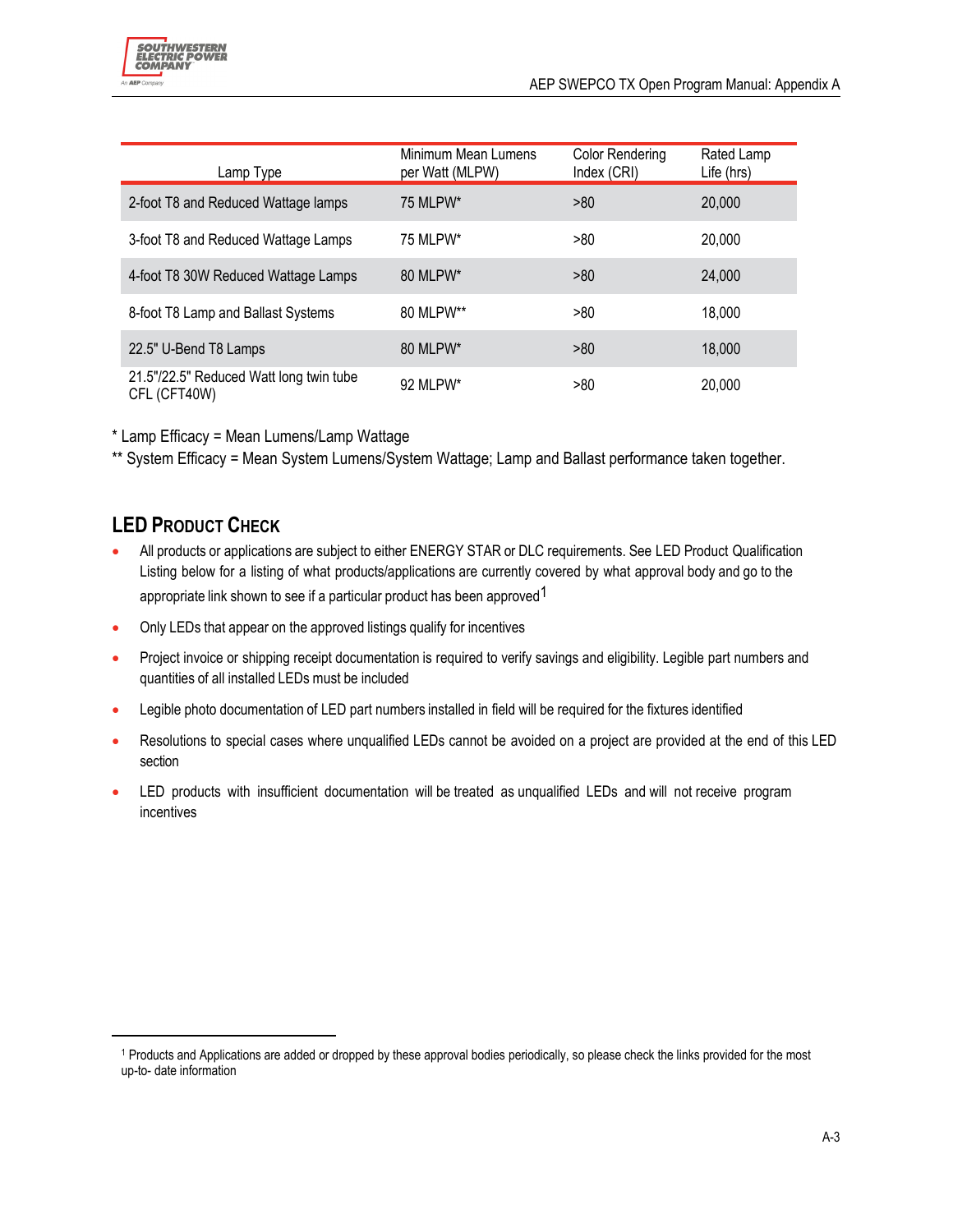| <b>LED Product Qualification Listings</b>                                   |                                                                                                                                                                                                                                                                                                                                                                                                                                                                                                                                                                    |  |
|-----------------------------------------------------------------------------|--------------------------------------------------------------------------------------------------------------------------------------------------------------------------------------------------------------------------------------------------------------------------------------------------------------------------------------------------------------------------------------------------------------------------------------------------------------------------------------------------------------------------------------------------------------------|--|
| <b>ENERGY STAR LED Lamps (Bulbs)</b><br>http://www.energystar.gov           | Integral Lamps - "LED Light Bulbs"<br>$\bullet$                                                                                                                                                                                                                                                                                                                                                                                                                                                                                                                    |  |
| <b>ENERGY STAR LED Fixtures</b><br>http://www.energystar.gov                | <b>Recessed Downlights</b><br>$\bullet$<br>Under-cabinet task lighting<br>$\bullet$<br>Desk task lamps<br>$\bullet$                                                                                                                                                                                                                                                                                                                                                                                                                                                |  |
| Design Lights Consortium (DLC) LED Fixtures:<br>http://www.designlights.org | 2x4, 2x2 and 1x4 troffers<br>$\bullet$<br>Outdoor Area/Roadway<br>$\bullet$<br>Floodlights<br><b>Outdoor Decorative</b><br>é<br><b>Retrofit kits</b><br>$\bullet$<br>Outdoor Wall-Mount<br>Highbay/Highbay<br>$\bullet$<br><b>Parking Garage</b><br>Aisle/Lowbay<br><b>Track and Directional</b><br>$\bullet$<br>Fuel Pump Canopy<br>Refrigerated Case-Horizontal<br>$\bullet$<br>4-foot Linear Replacements<br><b>Refrigerated Case-Vertical</b><br>$\bullet$<br>Lamps<br>Display Case-Vertical<br><b>Bollards</b><br>Display Case<br><b>Wall-wash Luminaires</b> |  |

# **SPECIAL CASE RESOLUTIONS FOR UNQUALIFIED LEDS**

- If unqualified LEDs are included in a retrofit project, options include:
	- o Remove unqualified equipment and replace with qualified LED product
	- o Seek qualification of the product through one of the approved options listed
	- o Remove the measure item from the proposal
- In-house qualification This option is not recommended by the Implementer's engineering services due to the costs involved (~ \$1,500/fixture), but an analysis can be performed if:
	- o It is requested by a Program Manager
	- $\circ$  The Implementer's engineering services determines that there is a good chance the product will meet qualification criteria

### **CONTROL CHECK**

- Select the appropriate control type or combination of control types for both pre and post, as is applicable to the project
- Project invoice or shipping receipt documentation is required to verify savings and eligibility. Legible part numbers and quantities of all installed controls must be included
- If invoice or shipping receipt cannot be obtained, photo documentation of controls installed in field will be required for the controls identified

### **SUMMARY OF NON-LIGHTING QUALITY REQUIREMENTS**

Refrigeration and Direct Install measures must also be submitted into the program using the Field Tool and are subject to the same inspection and documentation requirements as listed above for lighting.

Eligible measures meeting the requirements of PUCT energy efficiency rule 25.181 currently not integrated into the Field Tool will be handled individually between the coordination of the participating contractor and the Implementer.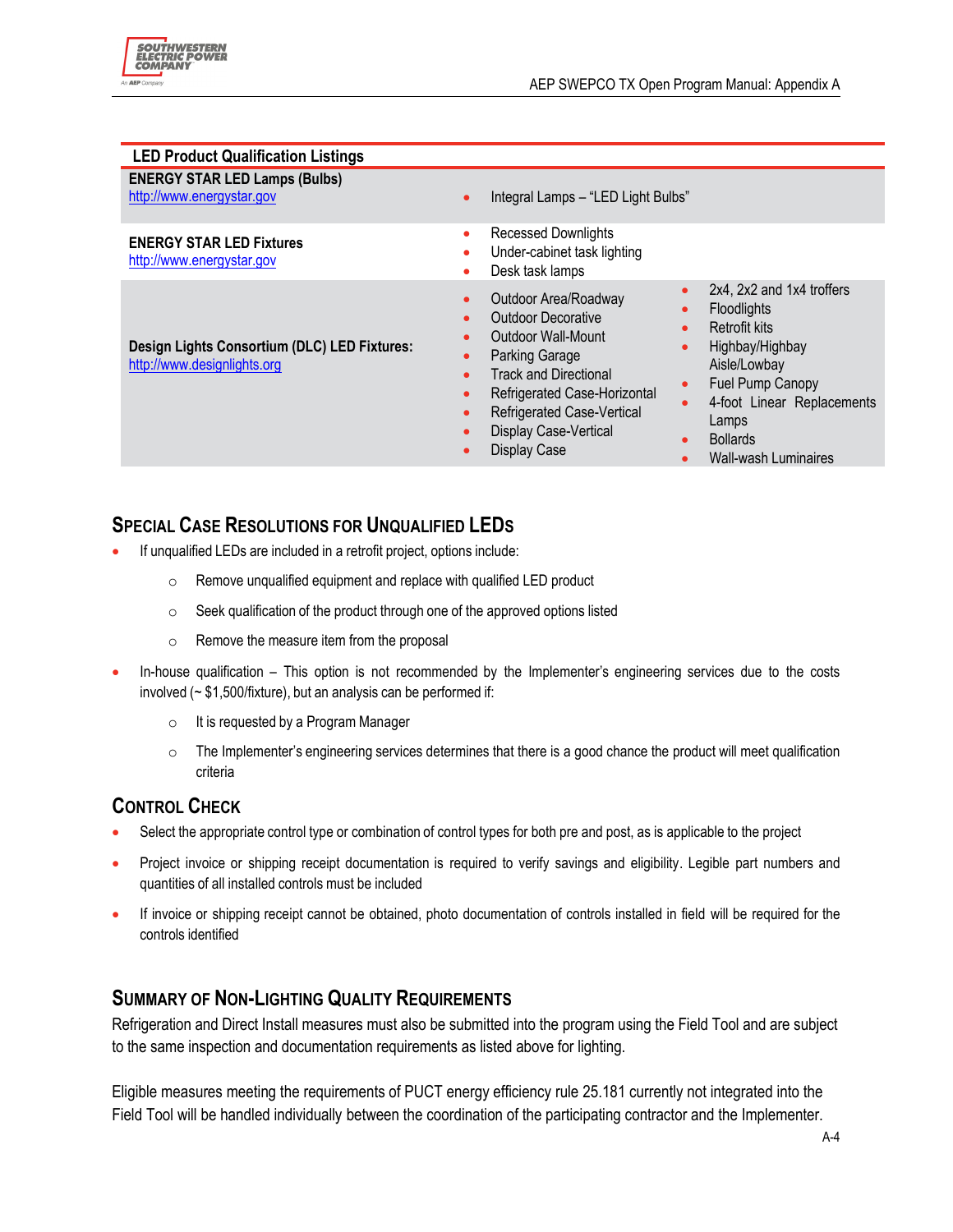

# **DEFINITIONS**

**Customer Proposal** – To qualify as a participant and reserve financial incentives through AEP SWEPCO TX Open, participating contractor must submit a signed Customer Proposal, and provide complete details on the location, account, etc., of the participating customer.

**Deemed Savings** – A set of pre-determined, validated estimates of energy and peak demand savings attributable to energy efficiency measures in particular types of applications that an electric utility may use instead of energy and peak demand savings determined through measurement and verification activities.

**Demand Savings (kW)** – Peak demand savings that have been approved using one of the eligible measurement and verification protocols as set forth in this Program Manual.

**Estimated Incentive Payment** – Contained in the Customer Proposal (once approved by the Implementer), this is the amount of incentives reserved in the program budget for the list of committed projects. The Program will pay \$632/kW reduced for customers with maximum peak demand of ≤100, up to 80% of the project cost.

**Participating Contractor Agreement** – Non-binding agreement signed and submitted by participating contractor, stating their intent to participate in the program. Must be renewed annually.

**Peak Demand** – Electrical demand at the times of highest annual demand on the utility's system.

**Peak Demand Reduction** – Reduction in demand on the utility system throughout the utility system's peak period.

**Peak period** – For the purpose of this section, the peak period consists of the hours from 1:00 p.m. to 7:00 p.m., during the months of June, July, August, and September, excluding weekends and Federal holidays.

**Post-Installation Inspection** – Inspection performed after installation of new equipment. Post installation inspection verifies actual installed measure(s) to verify resulting deemed or measured and verified demand and energy savings.

**Pre-Installation Inspection** – Inspection performed prior to any replacement of existing equipment, device, or structural energy efficiency measures (windows, window film, roof coatings, etc.) to validate and collect data on existing equipment and measures.

**Winter Peak Period** – The Texas energy efficiency rule includes a defined Winter Peak Period between the hours of 6:00 a.m. and 10:00 a.m., and 6:00 p.m. and 10:00 p.m., during the months of December, January and February, excluding weekends and Federal holidays.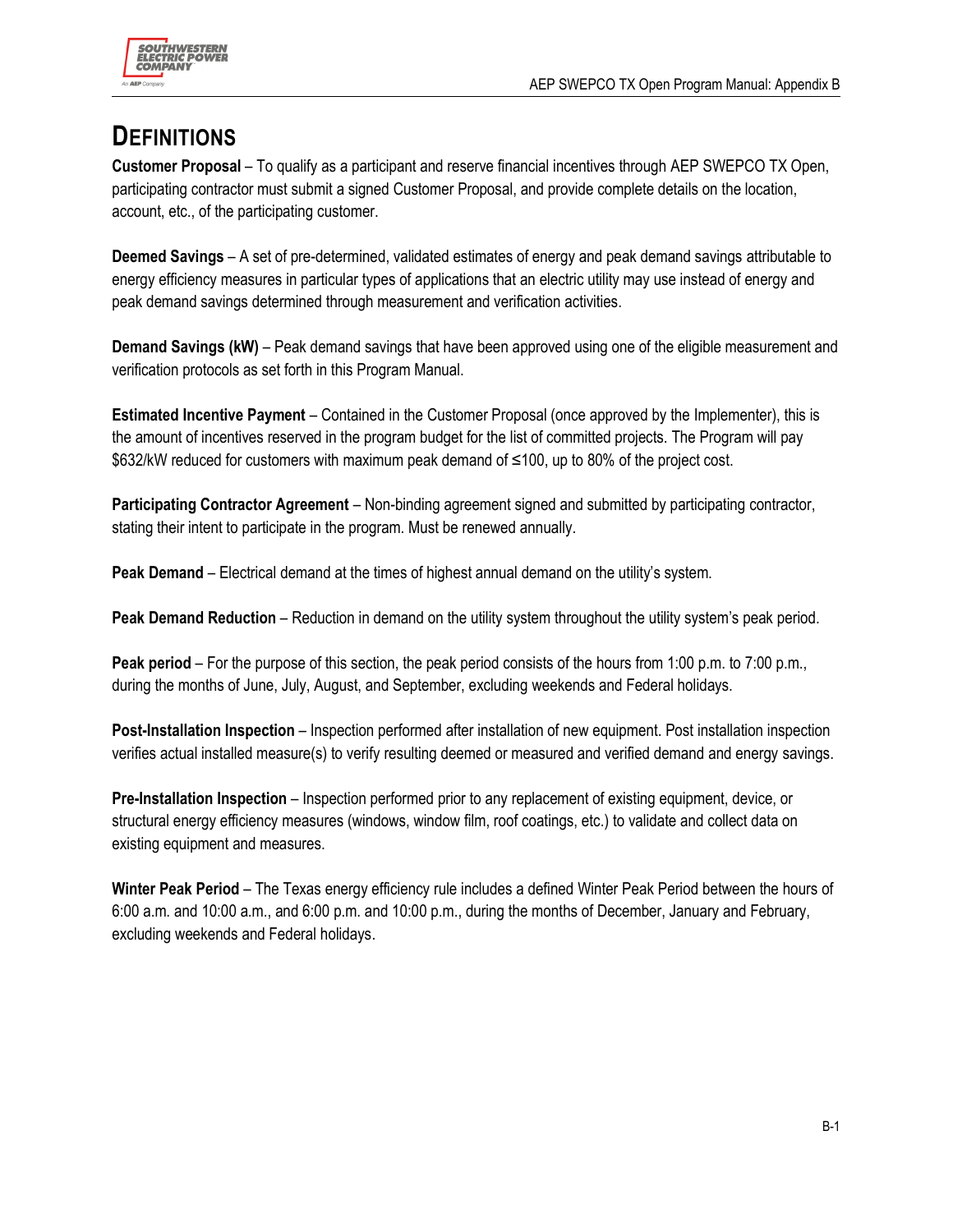

# **SAMPLE CUSTOMER PROPOSAL**

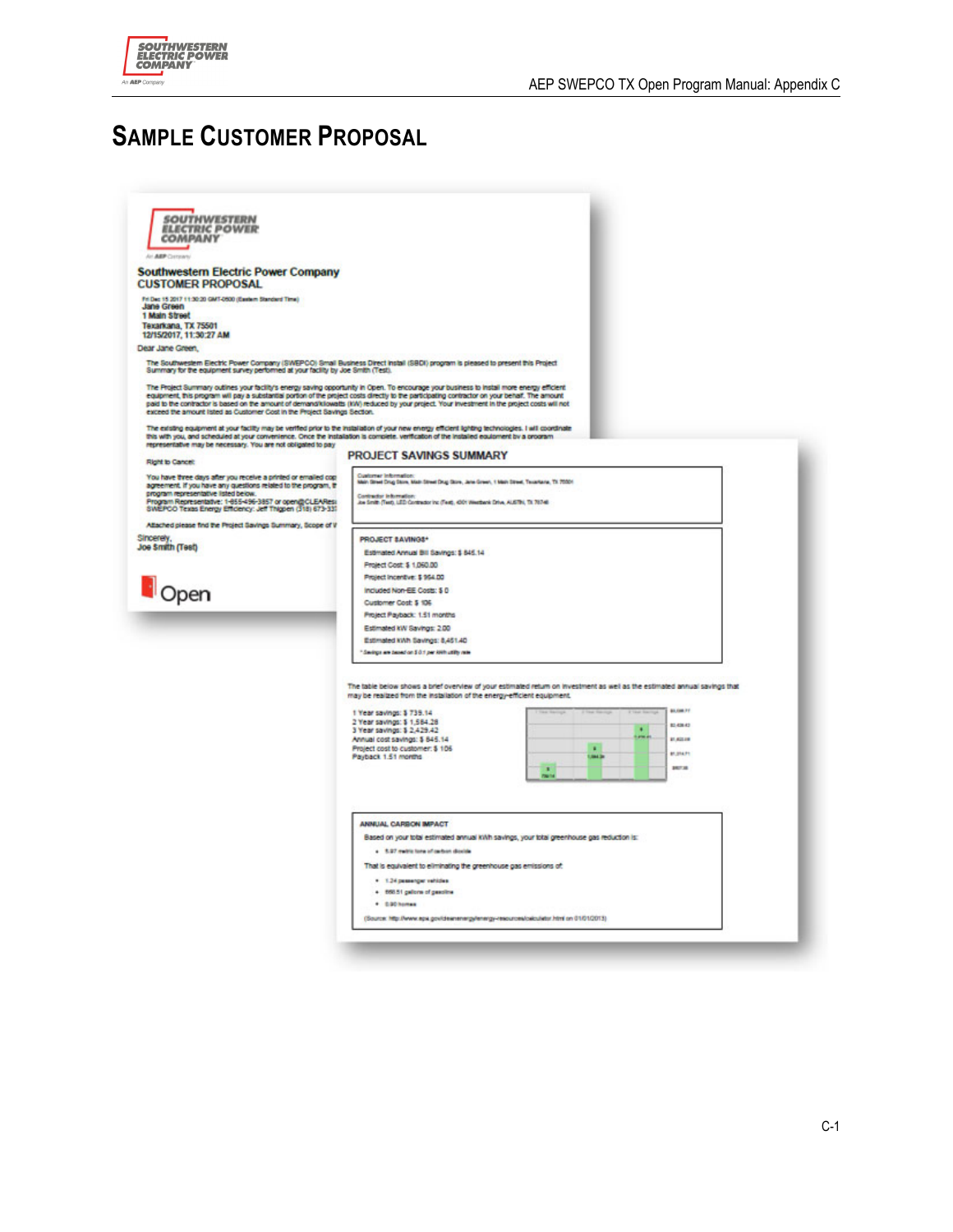

### **FREQUENTLY ASKED QUESTIONS**

#### **FOR CUSTOMERS**

#### **Q1. What is the Program?**

A1. Open brings energy efficiency solutions to small businesses. The program offers the following incentives to eligible customers:

- Free, no-obligation facility assessment to identify potential energy-saving opportunities
- Recommendations and estimates of energy savings, project costs, and payback periods
- Installation of approved energy-saving equipment by a local pre-qualified contractor
- Incentives paid directly to the installation contractor by the program
- Ongoing reduction in energy costs

#### **Q2: What are the benefits of me participating in this program?**

Q2: As a participating customer in this program you will receive incentives to reduce the initial out of pocket cost associated with energy efficient upgrades. After you install energy efficient equipment at your business you will then receive ongoing energy savings that will result in lower monthly energy bills.

#### **Q3. How do I know if I am an eligible customer?**

A3. Open is available to non-residential commercial class customers with a valid AEP SWEPCO TX account number and 100 kW peak demand. Participating contractors can verify eligibility during the site assessment using the ESI ID in the Field Tool. Program Implementer can also validate eligibility in instances where the customer hasn't established a contractor relationship yet or the field tool fails to validate an account number.

#### **Q4. Which measures qualify for incentives?**

A4. Any measures meeting the requirements of PUCT energy efficiency rule 25.181 that yield energy savings are qualified for incentive when replaced with eligible equipment. Some typical Small Business measures include LED Lighting upgrades, Refrigeration controls, HVAC replacements and other Direct install measures. For a complete list of eligible measure, contact the Program Implementer.

#### **Q5. How do I receive program incentives?**

A5. Incentives are available through a participating contractor for qualifying high efficiency lighting and refrigeration technologies. Incentives will be presented in the form of a reduced customer cost on the Customer Proposal.

#### **Q6. How do I find a participating contractor?**

A6. Visit http://www.swepcogridsmart.com/texas/small-business-direct-install.html for a list of participating AEP SWEPCO TX contractors and their contact information or contact the Program Imple**m**enter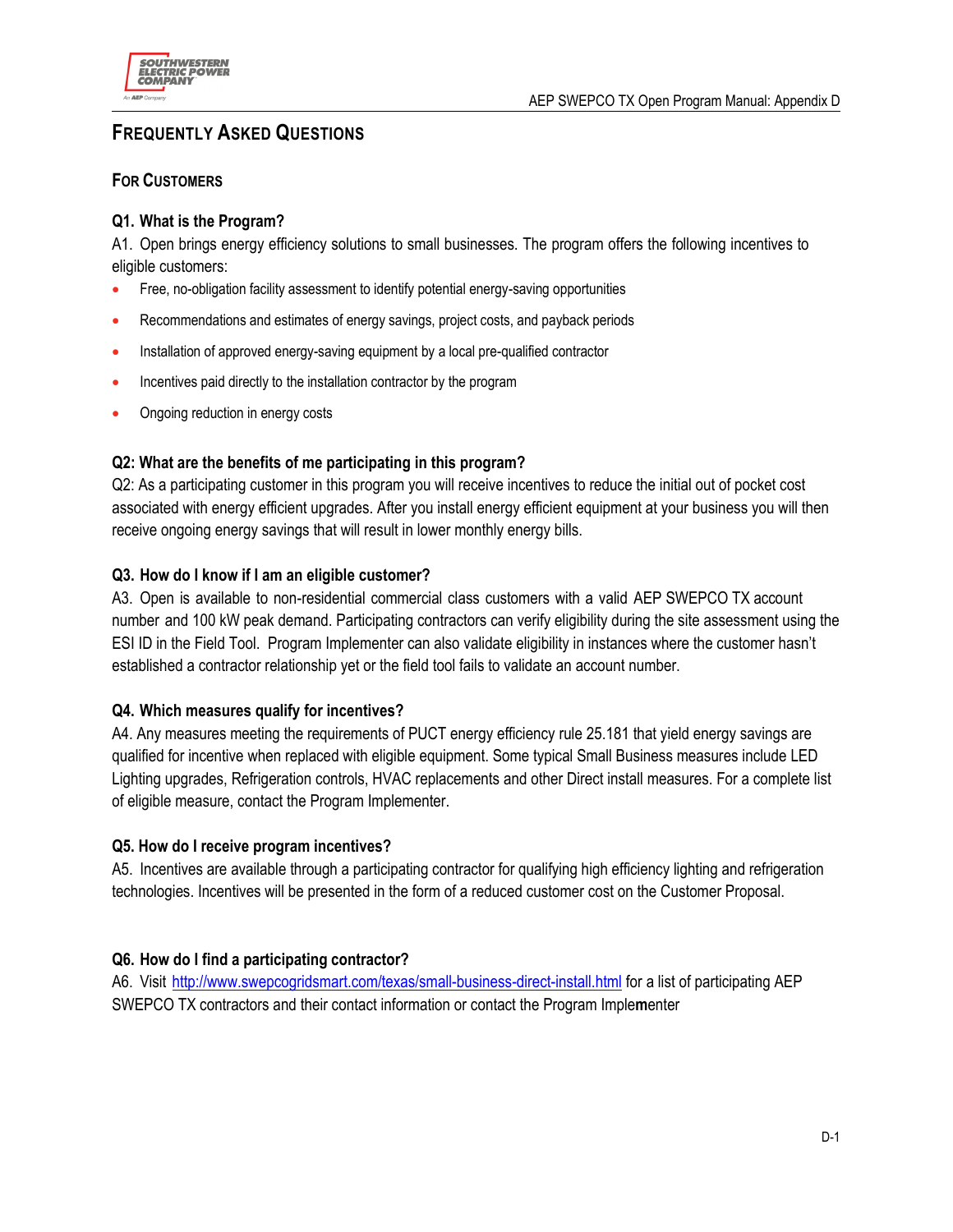

#### **FOR CONTRACTORS**

#### **Q1. What are the incentives?**

A1. The Program will pay \$632/kW reduced for customers with maximum peak demand of ≤100 kW; up to 80% of the project cost.

#### **Q2. How do I get involved?**

A2. Visit http://www.swepcogridsmart.com/texas/small-business-direct-install.html or contact an AEP SWEPCO TX Open representative at 1-855-496-3857.

#### **Q3. How do I schedule a contractor orientation?**

A3. Contact Laura Drexel at SWEPCO.TX.SBDI@clearesult.com to schedule an orientation session.

#### **Q4. What's involved in the orientation?**

A4. Enrolled contractors will participate in a 1 hour training orientation that will review program guidelines and prepare them for using the Mobile Field Tool Application (Field Tool). After completion of this training session, contractors will be equipped to:

- Perform facility surveys for eligible customers using the field tool
- Generate Customer Proposals
- Obtain electronic customer signature
- Submit Customer Proposal to reserve program funds (upon program approval)
- Provide required documentation
- Track project and incentive status

#### **Q5. How much does the field tool cost?**

A5. The Proposal App is provided to approved participating contractors free of charge, upon completion of the Participating Contractor Agreement. Any participating contractor wishing to utilize the Proposal App will be responsible for acquiring his/her own mobile device. Currently the field tool is compatible with PC Computers and iPad.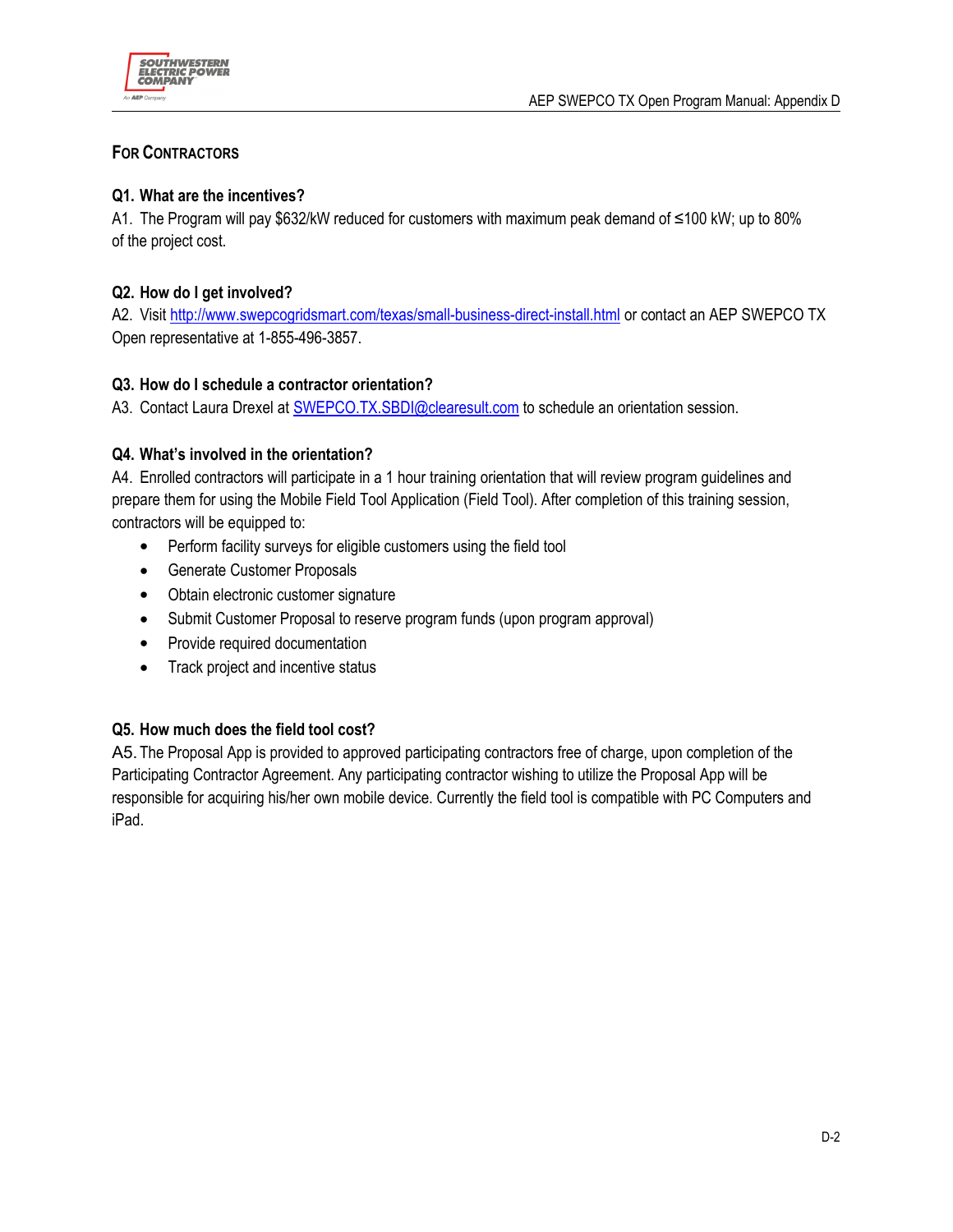

#### **PROGRAM MARKETING MATERIAL**

#### **Available Incentives**

SWEPCO offers the following Open incentives based on your<br>peak electric demand.

Customers with ≤ 100kW demand<br>Up to \$632kW seved

#### **Eligible Projects**

Eighbis energy efficiency measures include indoor lighting.<br>Capible energy efficiency measures include indoor lighting.<br>And<br>compare a sighter percentage of project cont, when expansed to other commercial energy efficiency

#### **Eligible Measures**

- $\cdot$  LED lighting upgrades\*<br>  $\circ$  Tabe lights, bulbs, fectures
- 
- Fluorescent lighting upgrades · Occupancy sensor installations
- . LED exit sign retrofits
- Anti-awast heater controls for<br>  $\it{refusion}$
- 
- · Electric hat water pre-rinse apray valves · And more!

\*LED upgrades must be approved by either Design Lights<br>Consortium, ENERGY STAR, Lighting Design Leb, or DOE LED<br>Lighting Facts.





It's your bottom line - take control of your energy oholoes.

For more information, call 1-855-496-3857 to speak with a program representative, or visit<br>SWEPCOgridSMART.com.